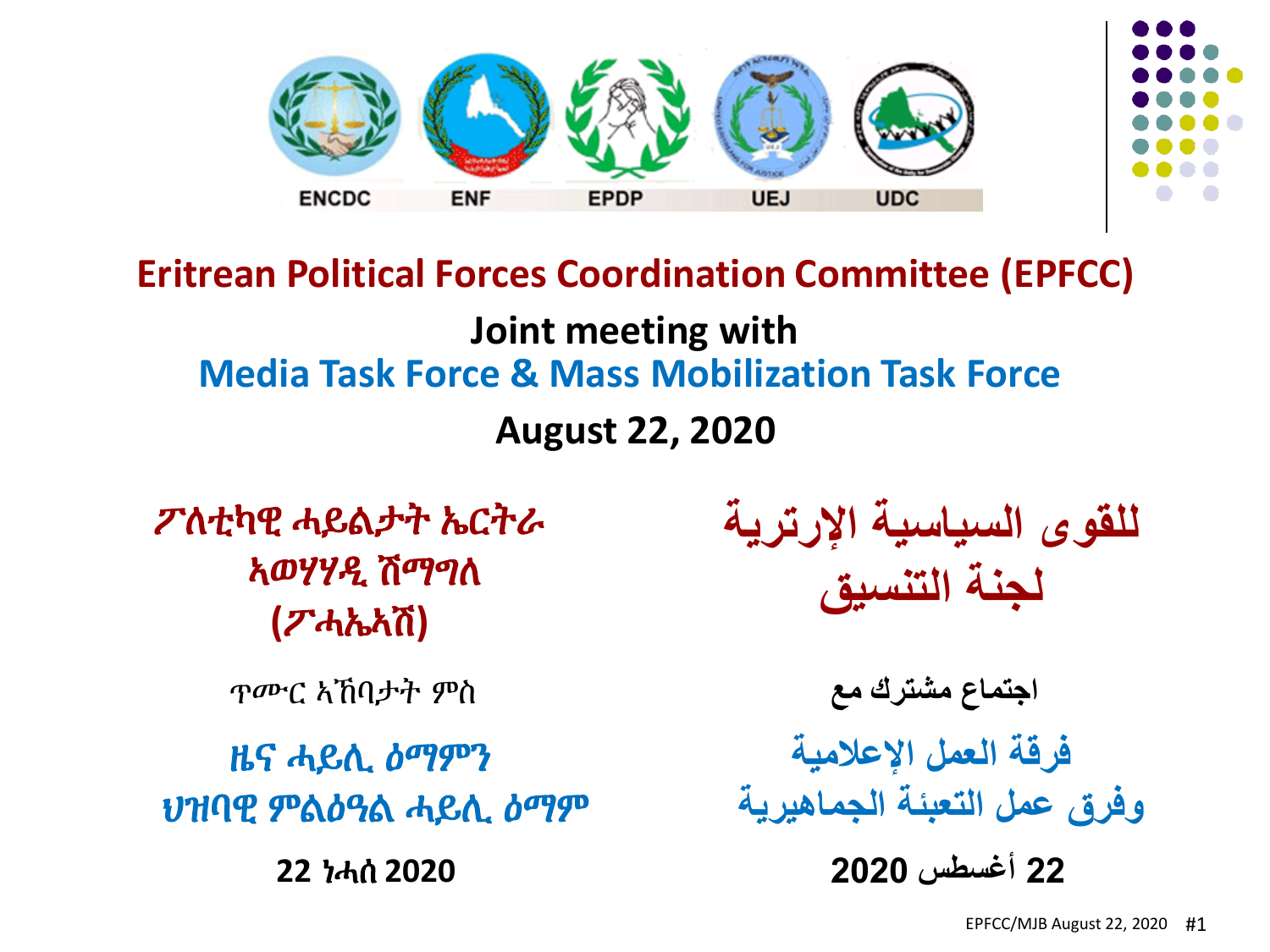#### **Meeting Agenda جدول أعمال االجتماع /** ኣጀንዳ ኣኸባ ናይ

- 1. Introduction / መእተዊ / **المقدمة**
- 2. EPFCC Work Plan Overview ናይ ኣወሃሃዲት ሽማግለ መደብ ስራሕ ሓፈሻዊ መግለጺ **نظرة عامة على خطة عمل لجنة التنسيق**
- 3. Media Task Force Objectives & Activities ናይ ዜና (ምድያ) ሓይሊ ዕማም ሽቶን ስራሕን **أهداف وأنشطة فريق العمل اإلعالمي**
- 4. Mass Mobilization Task Force Objectives & Activities ናይ ህዝባዊ ምልዕዓል ሓይሊ ዕማም ሽቶን ስራሕን **أهداف وأنشطة فريق عمل التعبئة الجماهيرية**
- 5. Selection of Task Force Facilitators **اختيار ميسري فريق العمل** / ዕማም ሓይሊ ኣካየድቲ ምምራጽ
- 6. Action Items/ተግባረ ነጥብታት/**العمل خطوات**
- 7. Next Meeting/ሳዓቢ ኣኸባ/**القادم االجتماع**
- 8. Adjourn/ኣኸባ ምፍዳስ/**الجلسة ختام**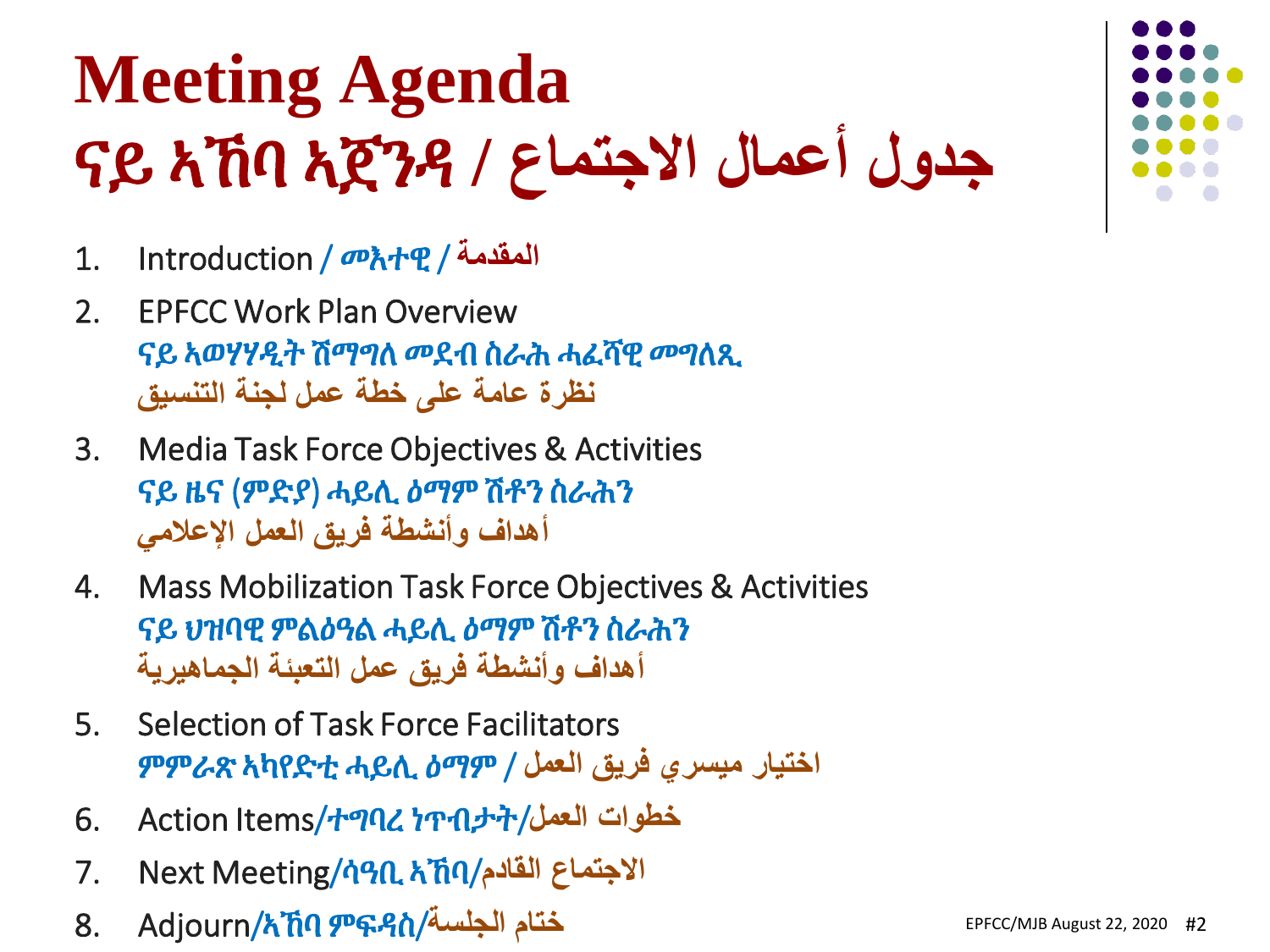#### **Background**

- 
- 1. On June 24, 2020 five Eritrean Political Forces signed a joint agreement declaring their commitment to coordinate their work in the struggle to defeat the dictatorial regime<sup>1</sup> and bring democratic change in Eritrea.
- 2. Key driving factors for this agreement are:
	- a) The heightened public call for unity to remove the dictatorial regime without delay;
	- b) The glaringly apparent betrayals of and threats to Eritrea's sovereignty by the dictatorial regime;
	- c) The worsening of the political and socio-economic crises, increasing suffering of the nation and the exodus of its youth, and endangerment of the very existence the state caused by the failed internal and external policies of the regime;
	- d) The danger posed to the country by the prevailing fierce competitions of the regional and international powers in the region.
- 3. The agreement calls for the establishment of a coordination committee to guide and administer joint operations through task forces created to act on the various areas of joint actions.
- 4. EPF have issued a general operational procedure for the Coordination Committee.
- 5. A work plan is developed to implement the agreement.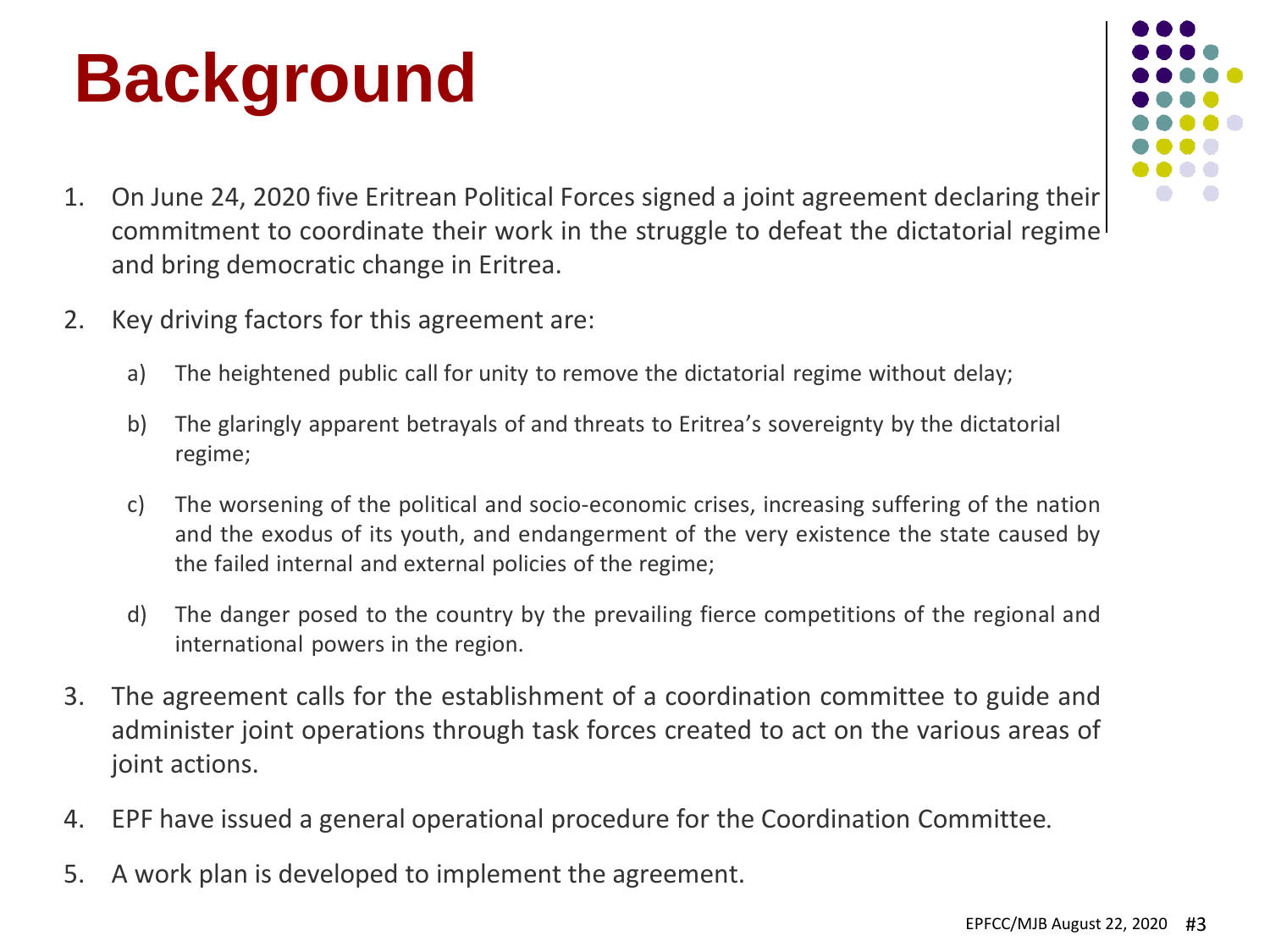

- 1. ኣብ 24 ጉንበት 2020 ሓሙሽት ፖለቲካዊ ሓይልታት ኤርትራ ነቲ ምልካዊ ስርዓት ንምእላይን ናይ ዲሞክራስያዊ ለውጢ ንምምጻእን ብዝገብርዎ ናይ ቃልሲ ስራሕ ንምትሕብባር ዘለዎም ቆራጽነት ዝገሊጽ ስምምዕ ተፈራሪሞም።
- 2. ኣብ'ዚ ናይ ምውህሃድ ስምምዕ'ዚ ንምብጻሕ ደረኽቲ ዝነበሩ ቀንዲ ምኽንያታት፥
	- ሀ) ኣድላይነት ምልጋስ ምልካዊ ስርዓት፡ እዋናዊ ጠለብ ህዝብና ስለ ዝዀነ፡ ህጹጽ ዝተወሃሃደ ዕማም ኩለን ፖለቲካዊ ሓይልታት ተቓውሞ ዝጠልብ ብምዃኑ፤
	- ለ) ልዑላውነት ኤርትራ ኣብ ሓደጋ ዘሳጥሐ ናይ ጥልመትን ክሕደትን ተግባራት መላኺ ስርዓት፡ ኣብ'ዚ መድረኽ'ዚ ጐሊሁ ይርአ ብምህላዉ፤
	- ሐ) መላኺ ስርዓት፡ ብዝኽተሎ ፍሹል ውሽጣውን ግዳማውን ፖሊሲታት፡ ሎሚ ሃገርና ኣትያቶ እትርከብ፡ ንህላዌኣ ዝፈታትን ከቢድ ፖለቲካውን፡ ማሕበረ-ቁጠባውን ቅልውላዋት ብምህላውን፣ ህዝቢ ኤርትራ ዘሕልፎ ዘሎ መሪር ስቓይን መከራን፡ ፍልሰት መንእሰያቱን እናበኣሰ ብምቕጻሉ፤

መ) ዞባውን ኣህጉራውን ውድድራት ዝፈጠሮም ሓደጋታት ኣብ ልዕሊ ሃገርና የንጸላልዉ ብምህላዎም እዮም።

- 3. እዚ ስምምዕ ናይ ምውህሃድ መደባት ብምስራዕ፣ ንኹሉ ንጥፈታት ዘማእክለ ኣወሃሃዲ ሽማግለን፣ ዝተፈላለያ ናይ ቃልሲ መዳያት ዝሰርሑ ሓይልታት ዕማምን ንሙቃም ዝዓለመ እዩ።
- 4. ፖለቲካዊ ሓይልታት ንናይ ኣወሃሃዲት ሽማግለ መሳሪሒ ሓፈሻዊ መምርሒ ኣመሓላሊፎም ኣለዉ።
- 5. ነዚ ስምምዕን ንምትግባር ናይ መደበ-ስራሕ ይዳሎ ኣሎ።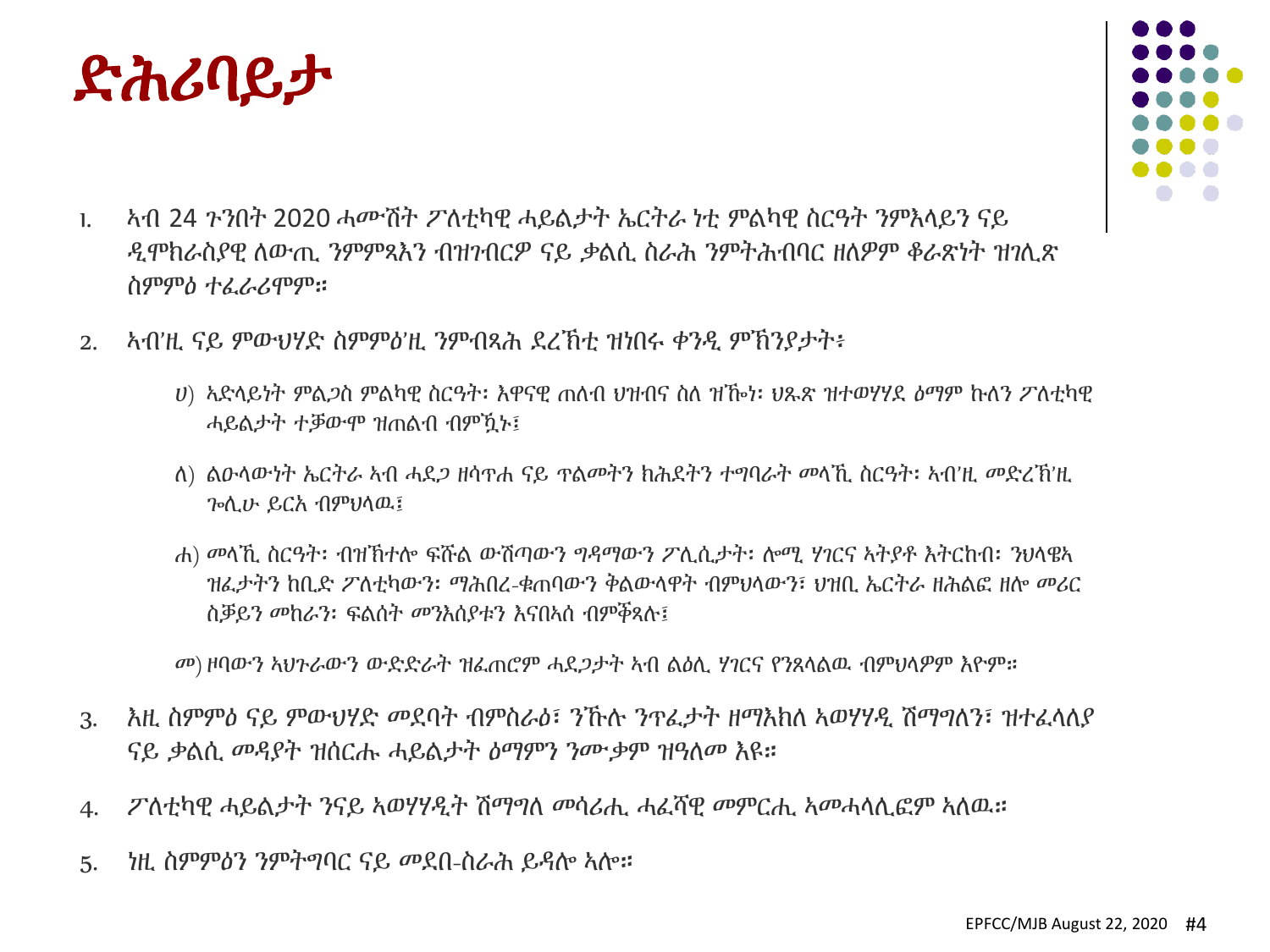.1 في 24 يونيو 2020 وقعت خمس قوى سياسية إريترية اتفاقية مشتركة تعلن التزامها بتنسيق عملها في النضال لدحر النظام الدكتاتوري وإحداث التغيير الديمقراطي في إريتريا.

.2 العوامل الدافعة الرئيسية لهذه االتفاقية هي: أ) الدعوة الشعبية المتزايدة للوحدة لإزالة النظام الدكتاتوري دون تأخير ؛ ب) الخيانات والتهديدات الواضحة لسيادة إريتريا من قبل الديكتاتوريين النظام الحاكم؛ ج) تفاقم الأزمات السياسية والاجتماعية والاقتصادية ، وزيادة معاناة الأمة ونزوح شبابها ، وتعريض وجود الدولة نفسه للخطر بسبب السياسات الداخلية والخارجية الفاشلة للنظام ؛

د) الخطر الذي تتعرض له البلاد من جراء المنافسة الشرسة السائدة بين القوى الإقليمية والدولية في المنطقة.

.3 يدعو االتفاق إلى إنشاء لجنة تنسيق لتوجيه وإدارة العمليات المشتركة من خالل فرق عمل تم إنشاؤها للعمل في مختلف مجاالت العمل المشترك.

.4 أصدرت القوات السياسية اإلريترية إجراءات تشغيلية عامة للجنة التنسيق.

.5 يتم وضع خطة عمل لتنفيذ االتفاقية.

**خلفية**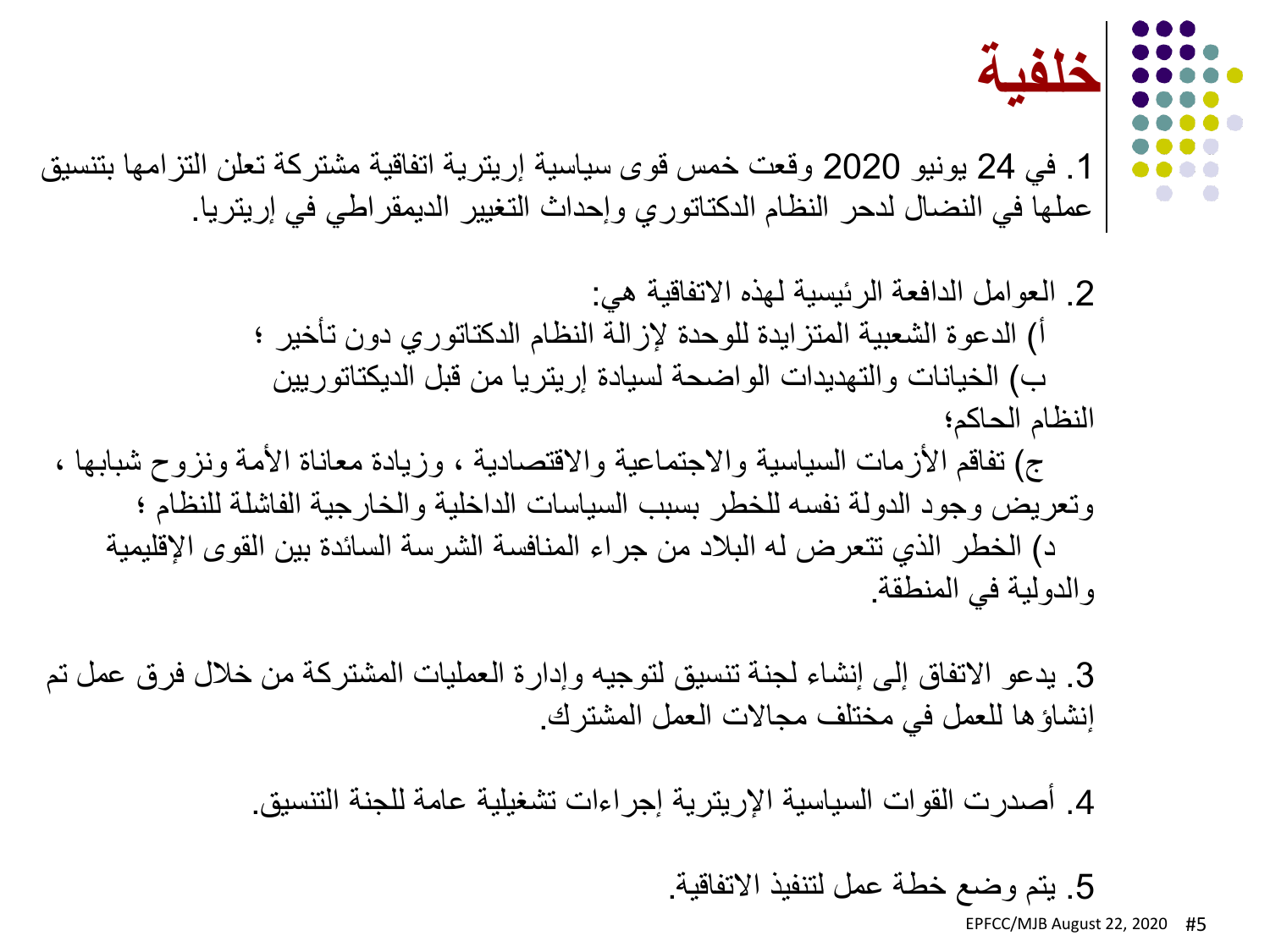## **Coordination Committee Objectives**



- **1. Conduct Dialogue & Studies to Advance the Coalition:**  Engage in continuous dialogues, work diligently and conduct necessary studies related to the establishment of a broad political coalition of all opposition forces
- **2. Develop and Implement Joint Action Plans:**  Carry out joint and coordinated action plan in the various fields of struggle by forming the task forces
- **3. Guide and Administer Task Forces:**

Prepare detailed directives to guide, administer and implement joint operations of the task forces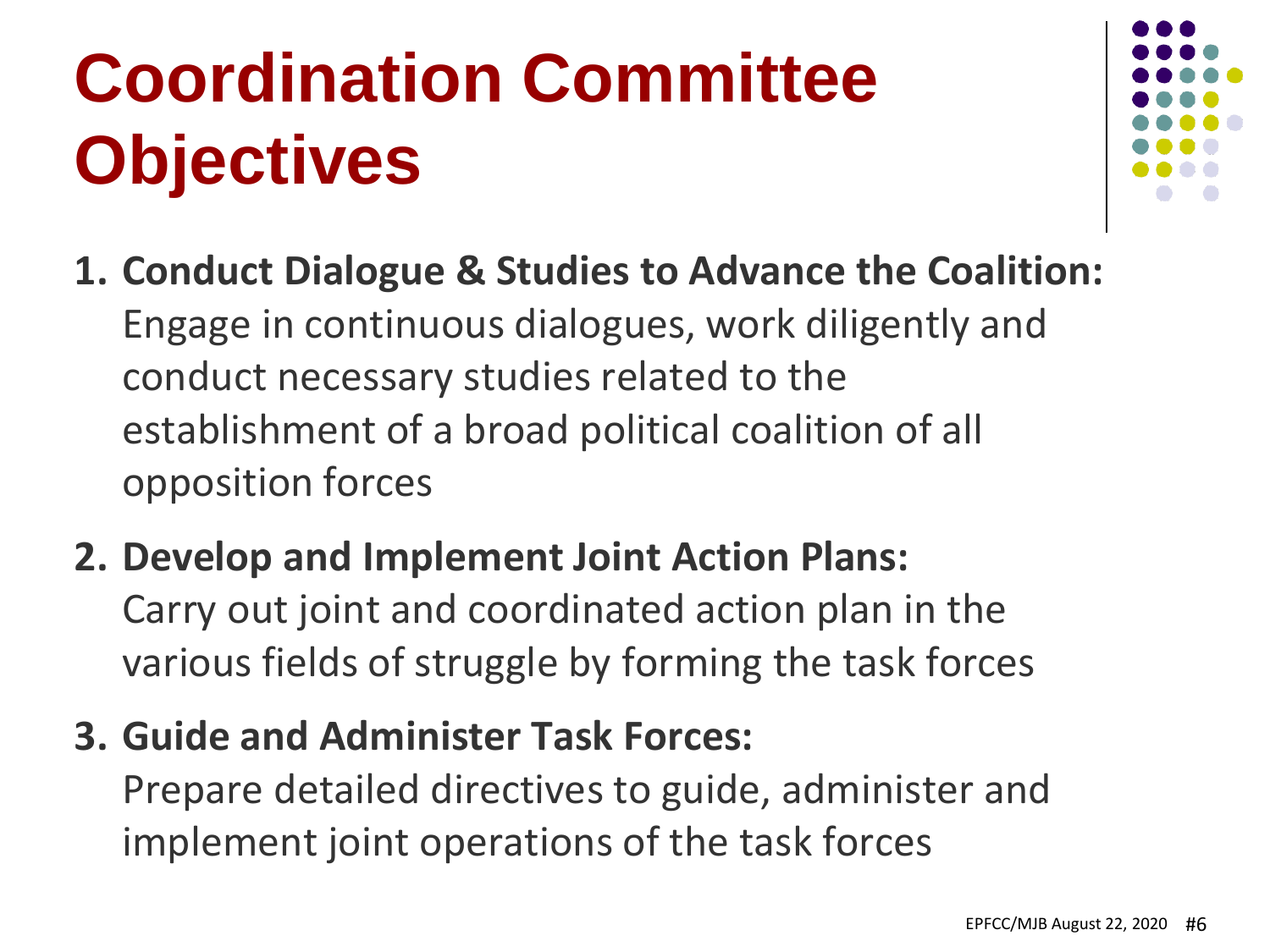#### EPFCC/MJB August 22, 2020 #7

3. ሓይልታት ዕማም ምምእካል፡ ምምእካልን፣ ምስንዳእ ንጥፈታትን፣ ናይ ሓበራዊ ስርሓት ኣብ ግብሪ ምውዓልን

- ንኹሎም ተቓወምቲ ሓይልታት ዝሓቁፍ ሰፊሕ ጥርናፈ ምክያድ
- 1. ንናይ ውህደት ስራሕ ንምምዕባል ዘተን መጽናዕትን ምትግባር፡ ብዝምልከት ቀጻሊ ልዝብን ዑቱብ ስራሓትን ኣዳልዪ መጽናዕቲ
- 2. ናይ ትግባረ-ዕማማት ምስንዳእን ናብ ግብሪ ምውዓልን፡ ኣብ ዝተፈላለያ ናይ ቃልሲ መዳያት ዝሰርሑ ሓይልታት ዕማም ብምቓም ሓባራውን ዝተወሃሃደን ትግባረ-ዕማማትን ምክያድ

## ሽቶ ናይ ኣወሃሃዲ ሽማግለ

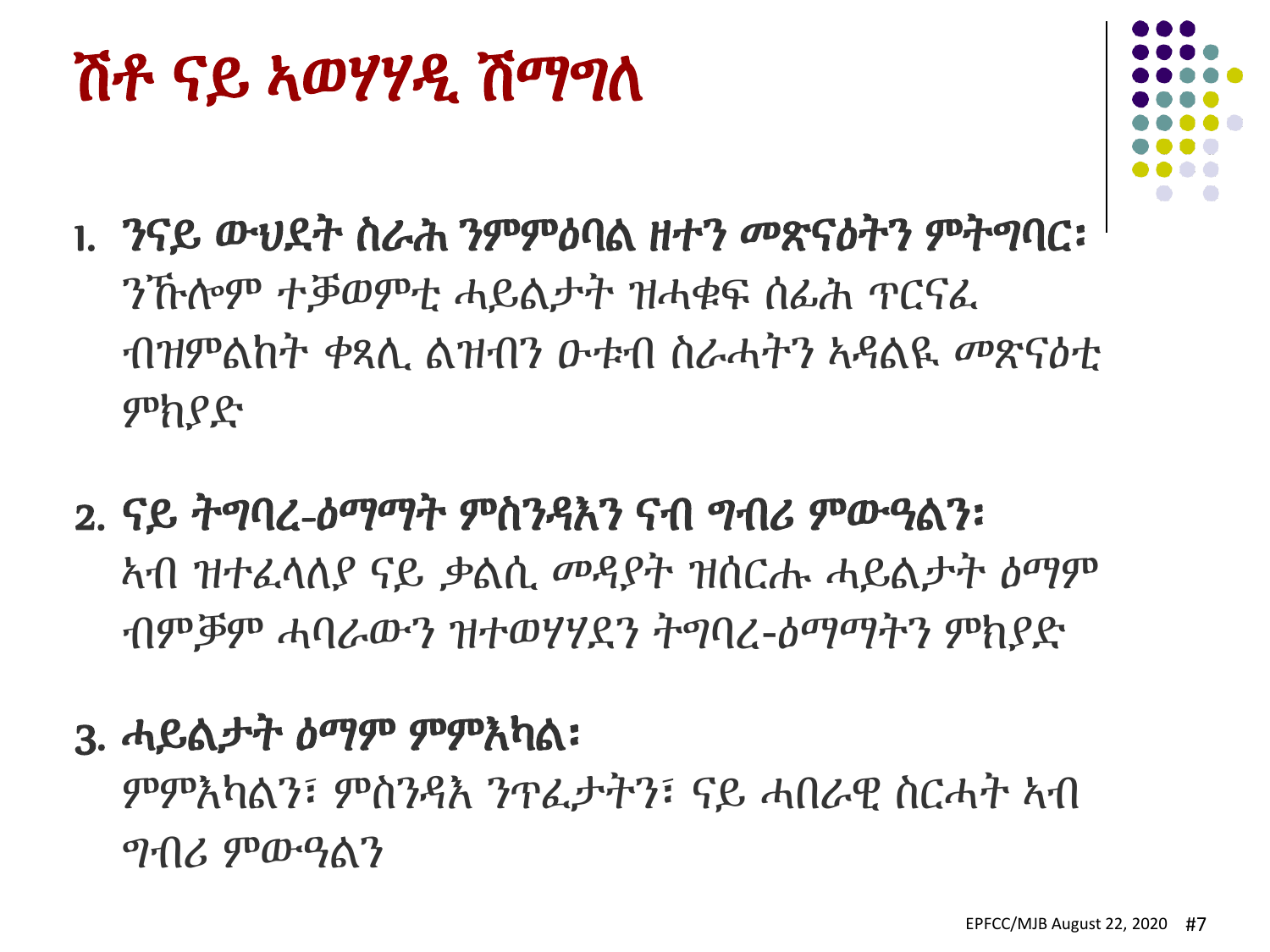**أهداف لجنة التنسيق**

**.1 إجراء حوار ودراسات للنهوض باالئتالف:** االنخراط في حوارات مستمرة ، والعمل بجد وإجراء الدراسات الالزمة المتعلقة بإنشاء تحالف سياسي واسع لجميع قوى المعارضة

**.2 تطوير وتنفيذ خطط العمل المشتركة:** تنفيذ خطة عمل مشتركة ومنسقة في مختلف مجاالت النضال من خالل تشكيل فرق العمل

**.3 توجيه وإدارة فرق العمل:** إعداد توجيهات مفصلة لتوجيه وإدارة وتنفيذ العمليات المشتركة لفرق العمل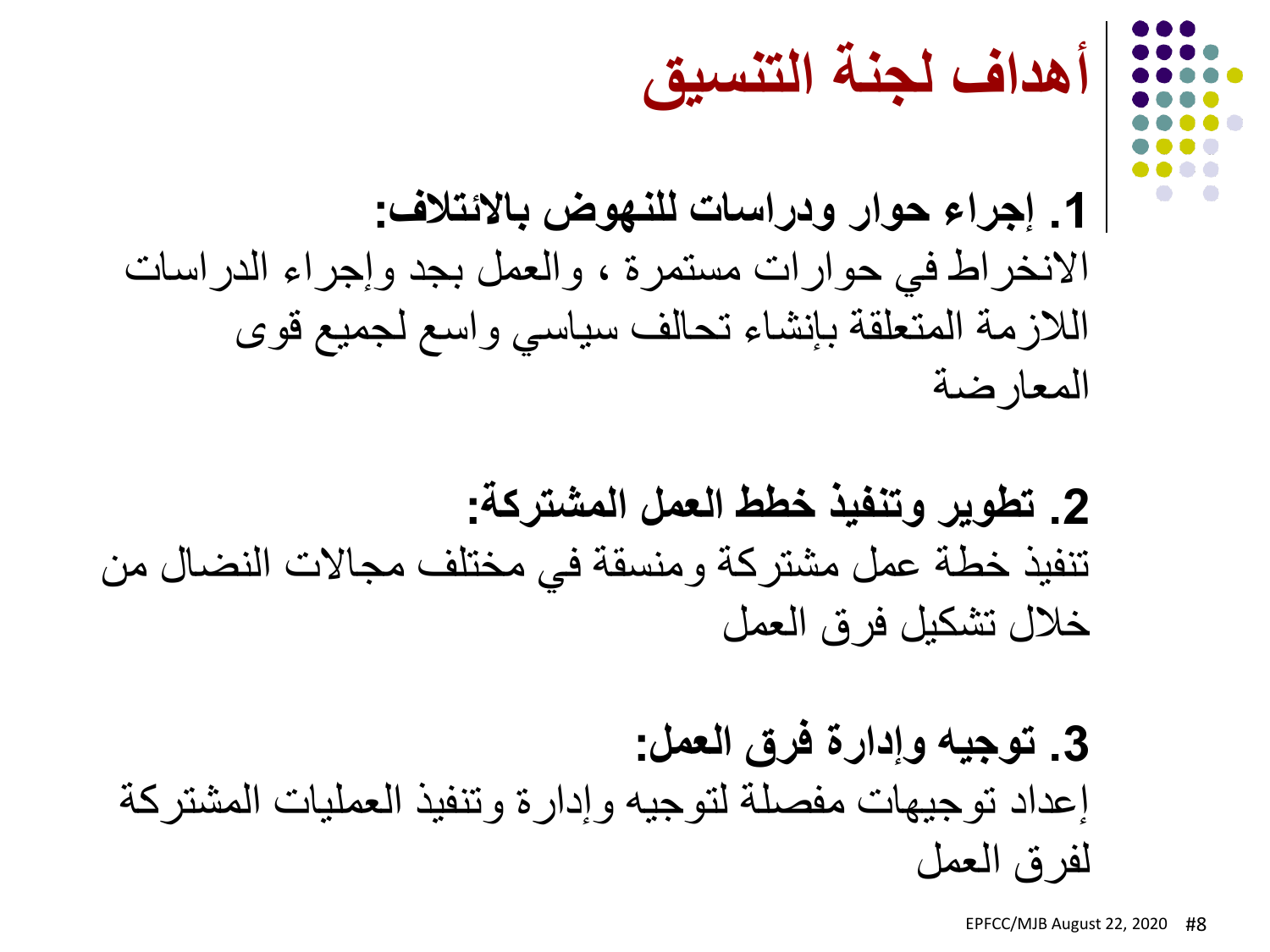## **Coordination Committee Tasks & Organizational Structure**



- 1. Develop Work Plan
- 2. Create Task Forces
- 3. Develop Joint Action Plans
- 4. Facilitate Dialogue and Studies
- 5. Conduct Coordination Meeting
- 6. Develop Communication Plan

Eritrean Political Forces<br>Coordinating Committee

Diplomacy Task Force

#### Media Task Force

#### Mass Mobilization Task Force

#### Intelligence and Information Task Force

#### Studies and other Activities as Needed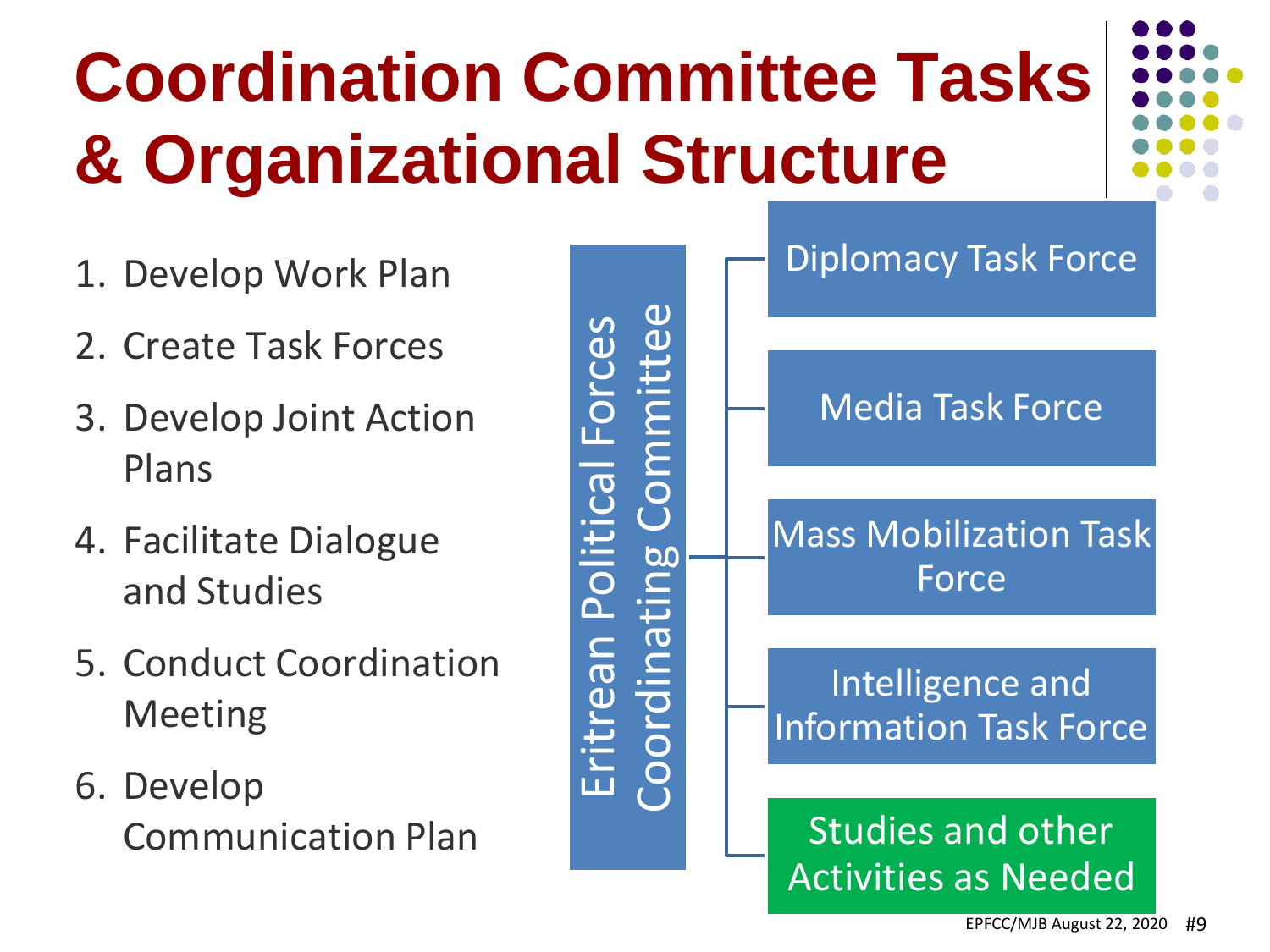## ናይ ኣወሃሃዲ ሽማግለ ዕማማትን ህንጸ**-**ውደባን

- 1. መደብ-ስራሕ ምድላው
- 2. ሓይልታት ዕማም ምምስራት
- 3. ሓበራይዊ ተግባረ-ዕማማት ምድላው
- 4. ዘተን መጽናዕትን ምምሕዳር
- 5. ናይ ምውህሃድ ኣኸባታት ምክያድ
- 6. ናይ መደብ-ርክብ ምድላው

ፖለቲካዊ<br>አወ ዲፕሎማሲ ሓይሊ ዕማም ዜና ሓይሊ ዕማም ህዝባዊ ምልዕዓል ሓይሊ ዕማም ሓበሬታን ምክትታልን ሓይሊ ዕማም (መጽናዕትን ካልእ

ከምኣድላይነቱ)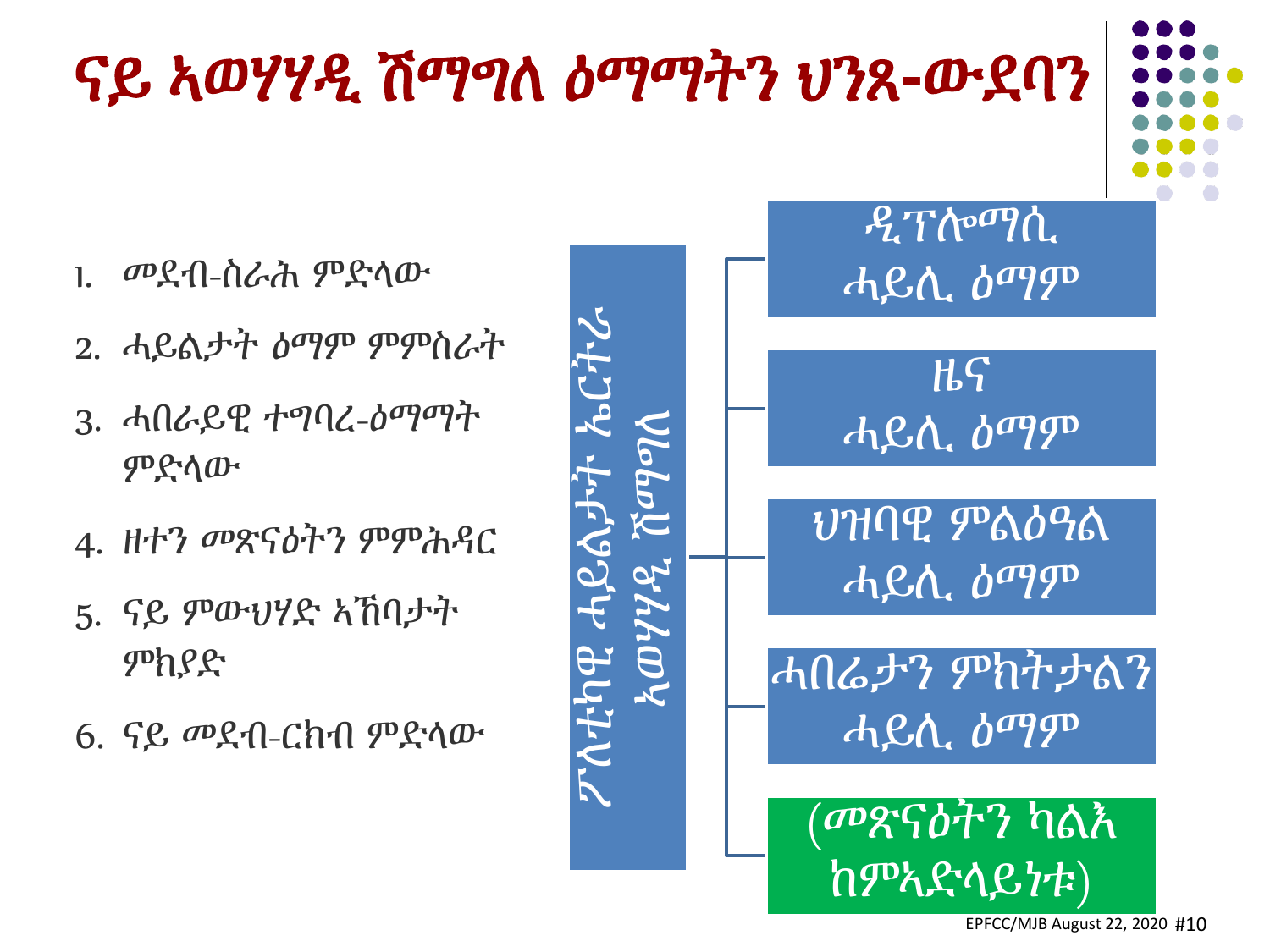فريق عمل الدبلوماسية

فرقة العمل اإلعالمية

فريق عمل التعبئة الجماهيرية

فريق عمل المعلومات والمتابعة

دراسات وأنشطة أخرى حسب الحاجة

مهام لجثة التنسية والهيكل التنظيمي  
عمل الدبلوماسية 1.  
العلامية 3.  
العالمية 3.  
الجماهيرية 4. تسهيل الحوار والدراسات  
فريق عمل التعية، 
$$
5. تطوير خطط العمل المشتركةفريق عمل التعية،  $5.5.5.$   
لومات والمتابعة 5. تطوير خطة الاتصال  
لومات والمتابعة
$$

EPFCC/MJB August 22, 2020 #11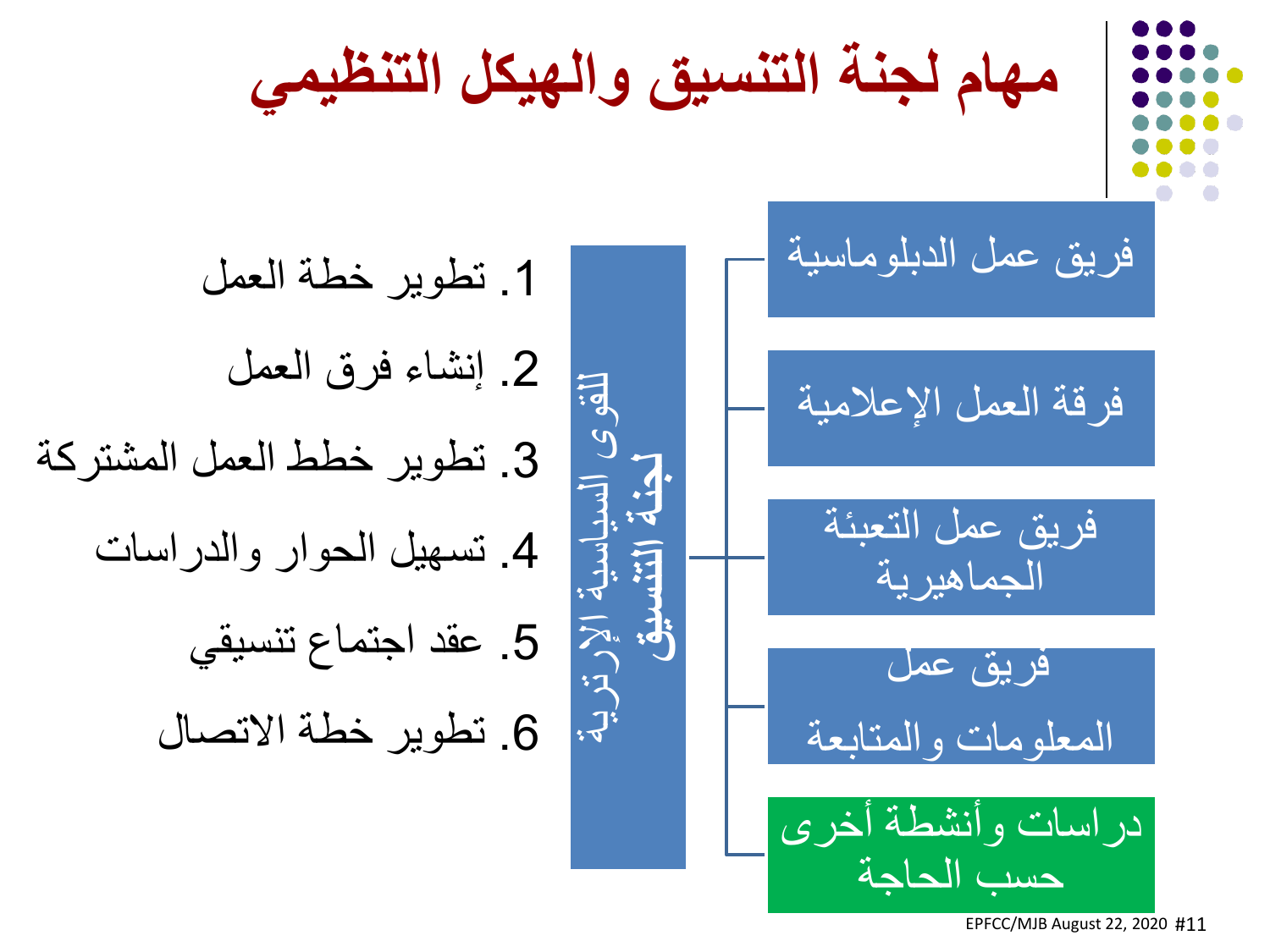## **EPF Coordination Committee & Task Force Formation**

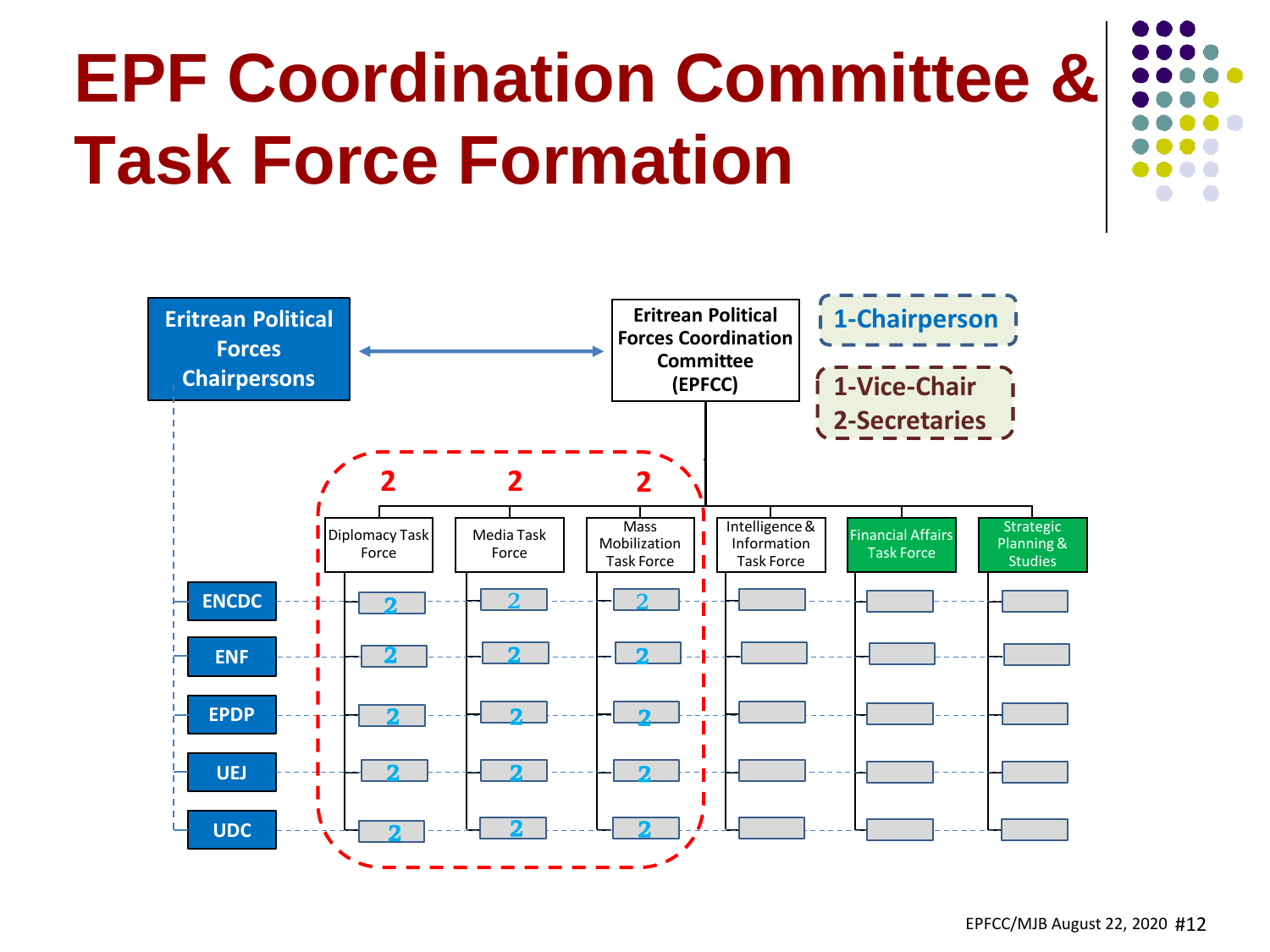## ፖለቲካዊ ሓይልታት ኤርትራ ኣወሃሃዲ ሽማግለን ሓይሊ ዕማማትን ምምስራት

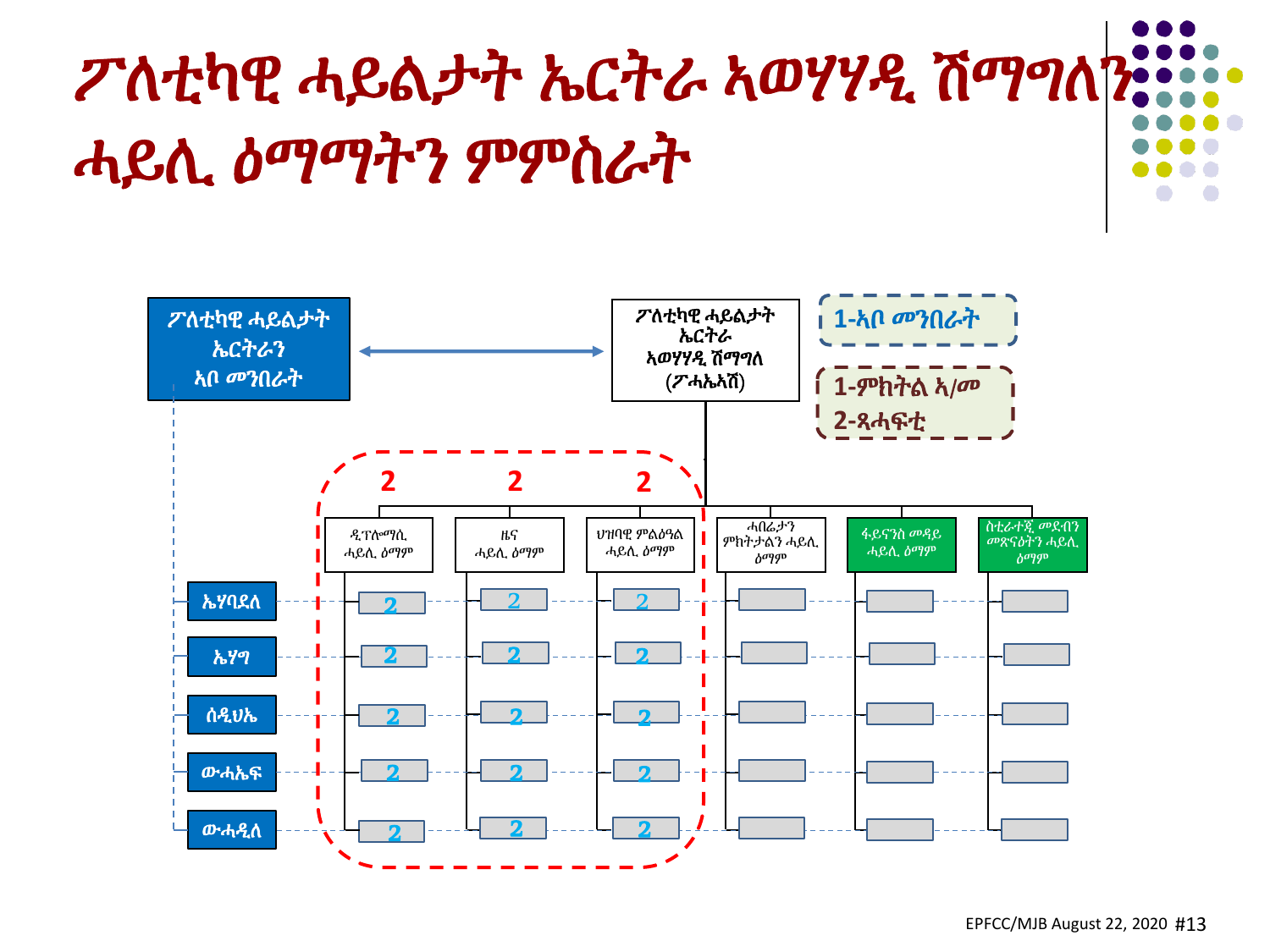## **EPF Coordination Committee & Task Force Formation**

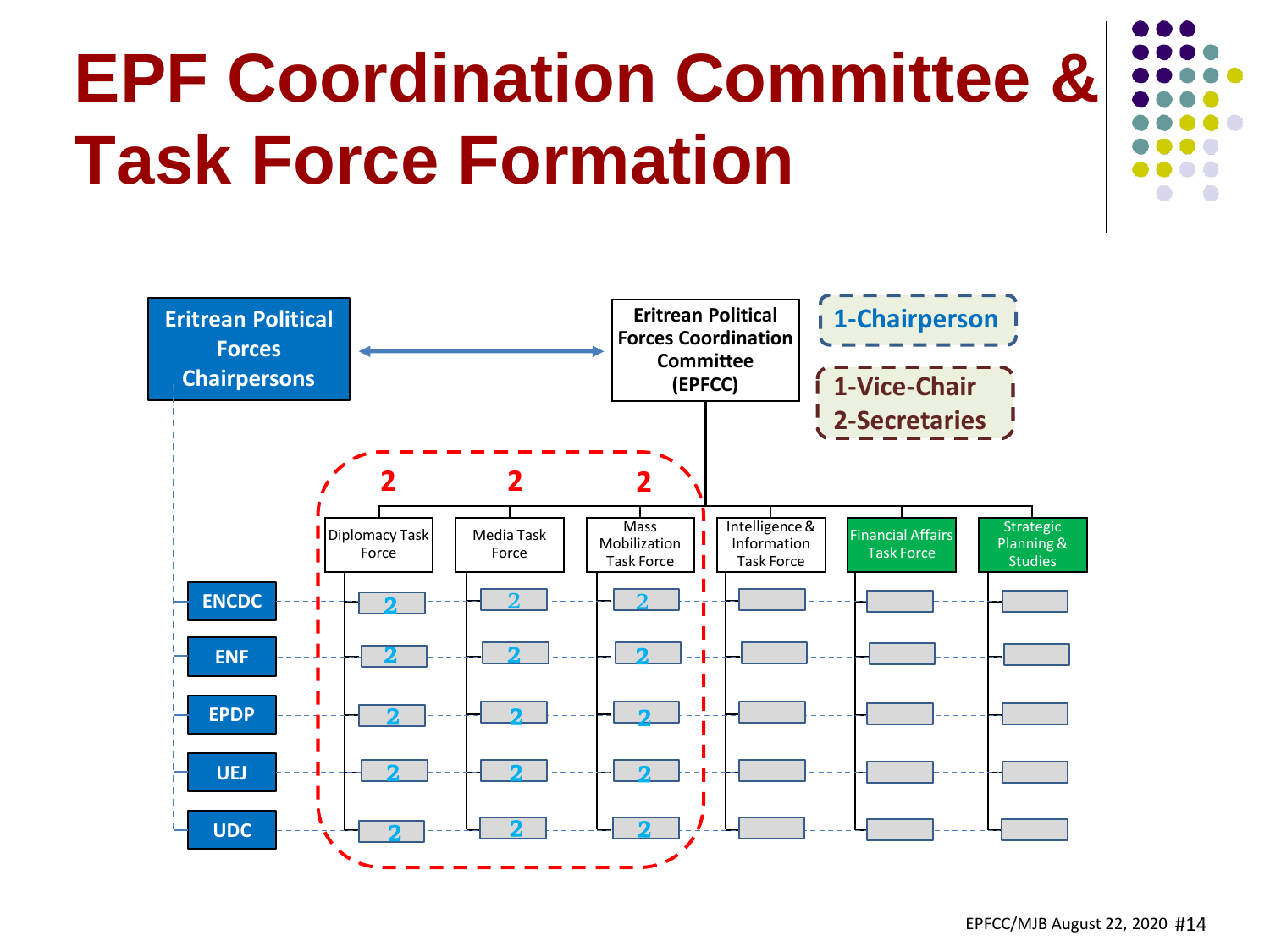#### **EPF Coordination Committee** ፖለቲካዊ ሓይልታት ኤርትራ ኣወሃሃዲ ሽማግለ



|                                   | <u>.</u><br>$\sim$                       | .                     |                      |                             |
|-----------------------------------|------------------------------------------|-----------------------|----------------------|-----------------------------|
| <b>Political</b><br><b>Forces</b> | <b>Name</b>                              | ስም                    | <b>Residence</b>     | <b>EPFCC Responsibility</b> |
|                                   | Dr. Mohammed Beshir                      | ዶ/ር መሓመድ በሽር          | California, USA      | Chairperson CC              |
|                                   | <b>ENCDC</b> Haj Abdelnur Haj            | ሓጅ ዓብድልኑር ሓጅ          | Melbourne, Australia | <b>Mobilization CC Rep</b>  |
|                                   | <b>Idris Humed</b>                       | ኢድሪስ ሑመድ              | London, UK           | Co-Secretary CC             |
| <b>ENF</b>                        | Mahmud Mohammed Ali <i>ጣሕሙድ መሓመድ ዓ</i> ሲ |                       | Germany              |                             |
|                                   | Abraham Iyassu                           | ኣብርሃም ኢያሱ             | France               |                             |
| <b>EPDP</b>                       | <b>Mengesteab Asmerom</b>                | <i>መንግ</i> ስትኣብ ኣስመሮም | Sweden               | <b>Mobilization CC Rep</b>  |
|                                   | Adiam Tefera                             | ኢድያም ተፈራ              | Germany              | Vice-Chair CC               |
| <b>UDC</b>                        | <b>Teclesenbet Teclai</b>                | ተክልሰንበት ተኸላይ          | Germany              | Diplomacy CC Rep            |
|                                   | Suleiman Sediq                           | ሱሌማነ ሰዲግ              | Austria              | Media CC Rep                |
| <b>UEJ</b>                        | Yoseif Asghedom                          | ዮስየፍ ኣስንዶም            | Tennessee, USA       | Diplomacy CC Rep            |
|                                   | <b>Bluts Iyassu</b>                      | ብሉጽ ኢያሱ               | Israel               | Co-Secretary CC             |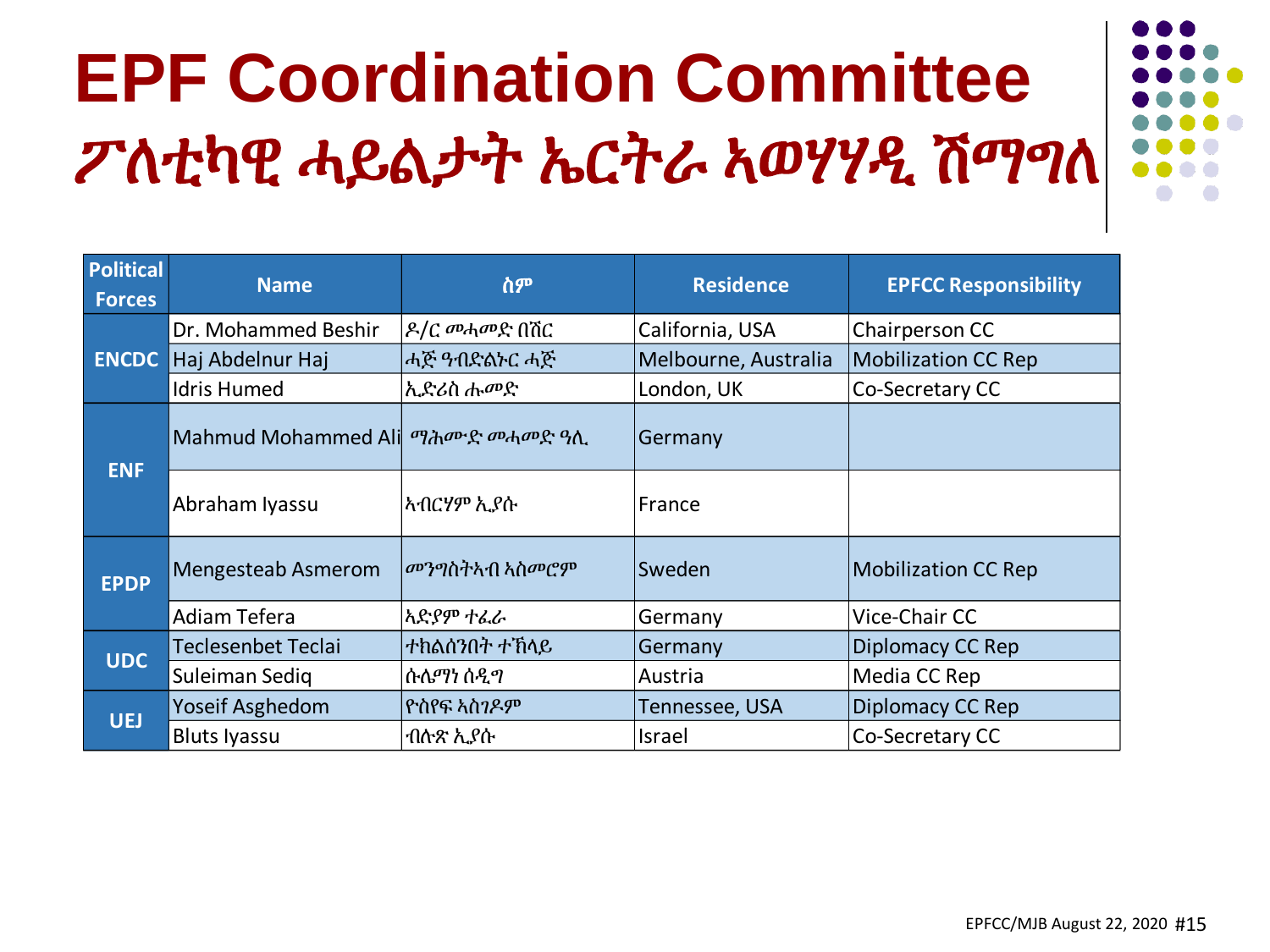#### **Mass Mobilization Task Force** ህዝባዊ ምልዕዓል ሓይሊ ዕማም



| <b>Political</b><br><b>Forces</b> | <b>Name</b>                          | ስም              | <b>Residence</b>                         | <b>EPFCC Responsibility</b> |
|-----------------------------------|--------------------------------------|-----------------|------------------------------------------|-----------------------------|
| <b>ENFCC</b>                      | Haj Abdelnur Haj                     | ሓጅ ዓብድልኑር ሓጅ    | Melbourne, Australid Mobilization CC Rep |                             |
|                                   | Mengesteab Asmerom መንግስትኣብ ኣስመሮም     |                 | Sweden                                   | <b>Mobilization CC Rep</b>  |
| <b>ENCDC</b>                      | <b>Idris Nuru</b>                    | ኢድሪስ ኑሩ         | Sweden                                   |                             |
|                                   | <b>Germay Tekie</b>                  | <i>ግርጣይ</i> ተኪእ | DC, USA                                  |                             |
| <b>ENF</b>                        |                                      |                 |                                          |                             |
|                                   |                                      |                 |                                          |                             |
| <b>EPDP</b>                       | Tiebe Tekie                          | ቲኣብ ተኪኣ         | Germany                                  |                             |
|                                   | <b>Gebrehiwet Melles</b>             | ፖብሪሂወት መለስ      | <b>Israel</b>                            |                             |
| <b>UDC</b>                        | Berhane Ghebrekristol በርሃነ ገብረከርስቶስ  |                 | Germany                                  |                             |
|                                   | Desbele Ghebrehiwet  ደስበለ ንብርሂወት     |                 | Germany                                  |                             |
| <b>UEJ</b>                        | <b>Hyelom Danial</b>                 | ሓይሎም ዳኒኤል       | Israel                                   |                             |
|                                   | Eyob Yemane Weldeg & Rብ የማነ ወልደንብርኤል |                 | Israel                                   |                             |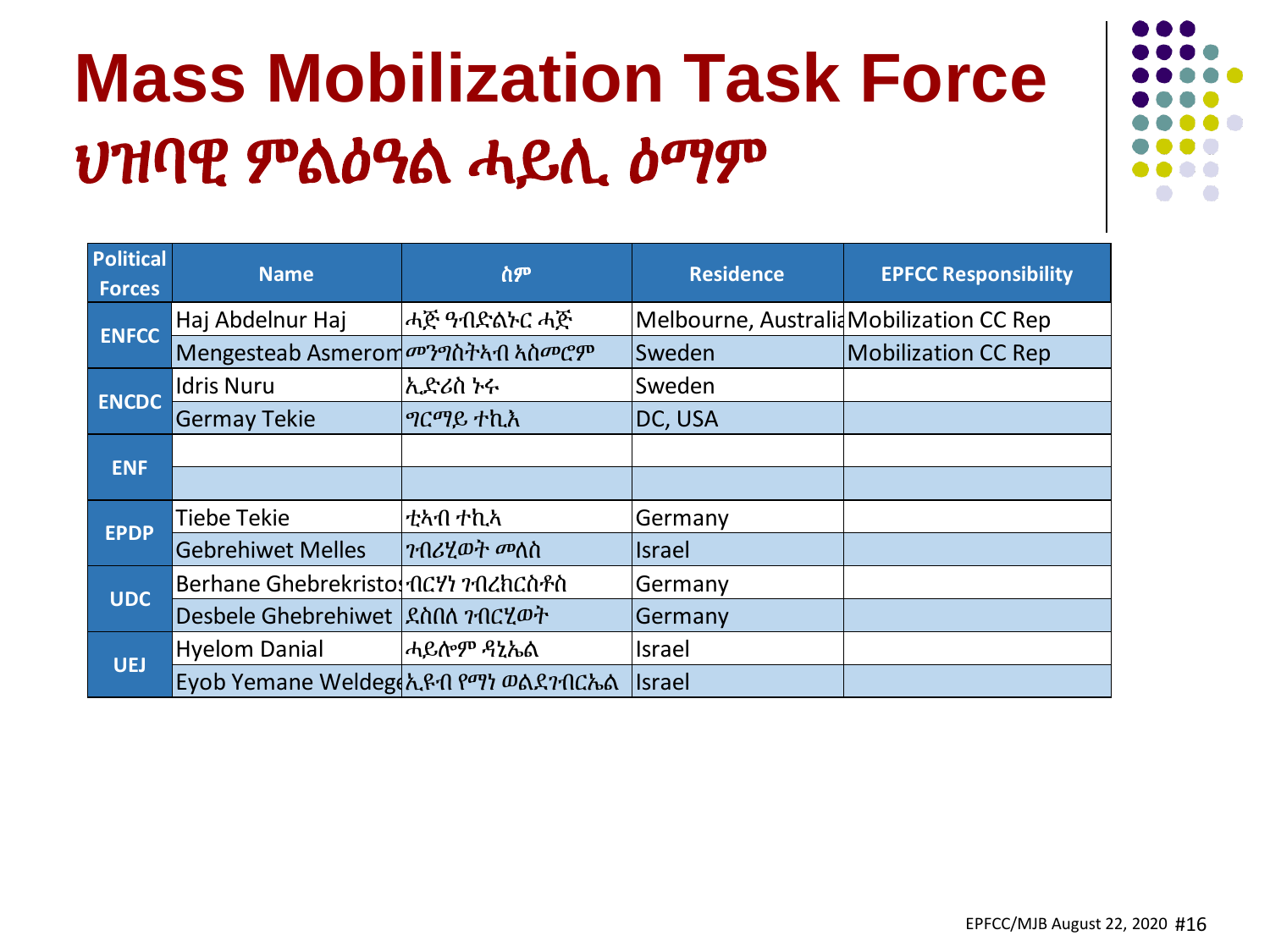#### **Meeting Agenda جدول أعمال االجتماع /** ኣጀንዳ ኣኸባ ናይ

- 1. Introduction / መእተዊ / **المقدمة**
- 2. EPFCC Work Plan Overview ናይ ኣወሃሃዲት ሽማግለ መደብ ስራሕ ሓፈሻዊ መግለጺ **نظرة عامة على خطة عمل لجنة التنسيق**
- 3. Media Task Force Objectives & Activities ናይ ዜና (ምድያ) ሓይሊ ዕማም ሽቶን ስራሕን **أهداف وأنشطة فريق العمل اإلعالمي**
- 4. Mass Mobilization Task Force Objectives & Activities ናይ ህዝባዊ ምልዕዓል ሓይሊ ዕማም ሽቶን ስራሕን **أهداف وأنشطة فريق عمل التعبئة الجماهيرية**
- 5. Selection of Task Force Facilitators **اختيار ميسري فريق العمل** / ዕማም ሓይሊ ኣካየድቲ ምምራጽ
- 6. Action Items/ተግባረ ነጥብታት/**العمل خطوات**
- 7. Next Meeting/ሳዓቢ ኣኸባ/**القادم االجتماع**
- 8. Adjourn/ኣኸባ ምፍዳስ/**الجلسة ختام**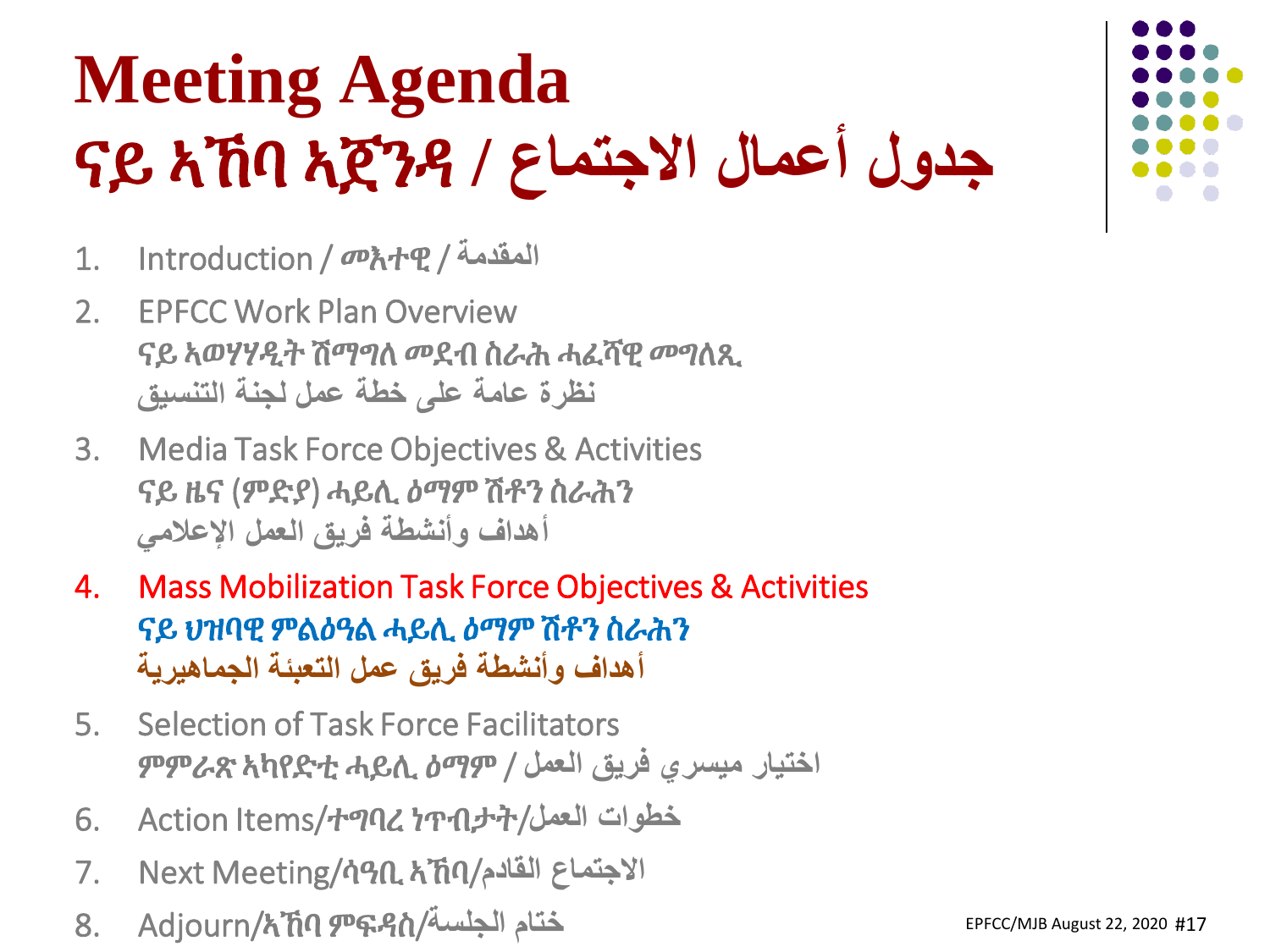#### **Mass Mobilization Task Force**

#### **Objectives Activities**

- 1. Educate, organize and mobilize the Eritrean masses (inside and outside the country) to stand together in opposition to the Eritrean regime
- 2. Organize conferences, demonstrations, political campaigns, and petition drives to (directly or indirectly) affect democratic changes in Eritrea
- 3. Coordinate a sustained mobilization activities of the political and nonpolitical groups to safeguard Eritrean sovereignty and unity of its people

- 1. Program Development
- 2. External Outreach
- 3. Conduct Mass Mobilization Activities:
	- a) EPF Member Mobilization
	- b) Coordinated Actions with other Eritrean Opposition Movements
	- c) Initiate Mass Movements in Eritrea
	- d) Initiate Coordinated Activities with other International Prodemocracy Movements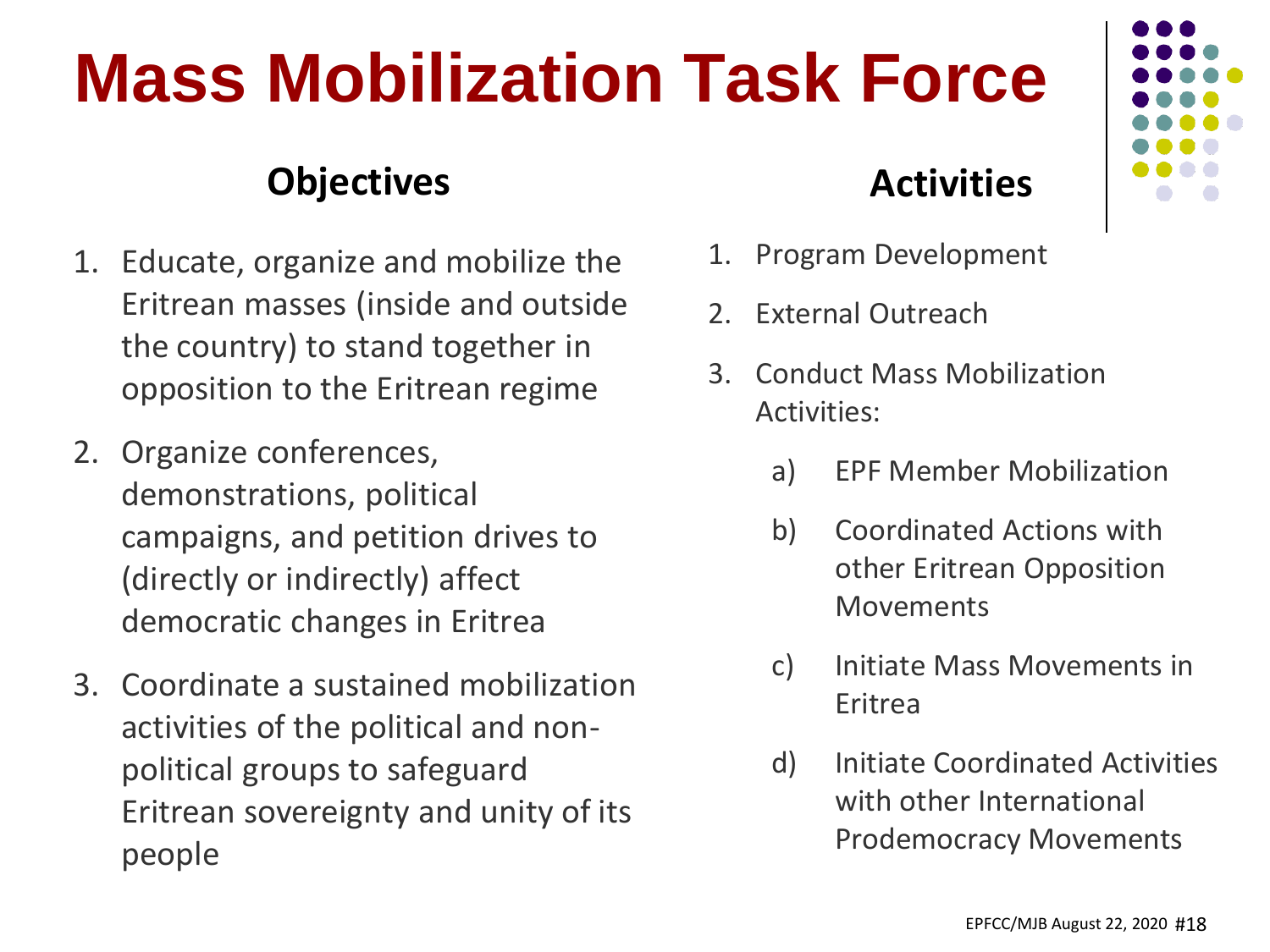### **Mass Mobilization Task Force Activities**



**1. Program Development:** 

Develop a concise program for each Mobilization Focus Areas by incorporating inputs from the task force:

- a) EPFCC develop program outline for each of the Mobilization Focus Area
- b) Conduct joint EPFCC and Mass Mobilization Task Force meeting to discuss and further develop the program
- c) Develop a concise program for each Mobilization Focus Areas consisting of:
	- i. Mass Mobilization approaches
	- ii. Mobilization process and activities
	- iii. Resources
	- iv. Responsibility
	- v. Timeline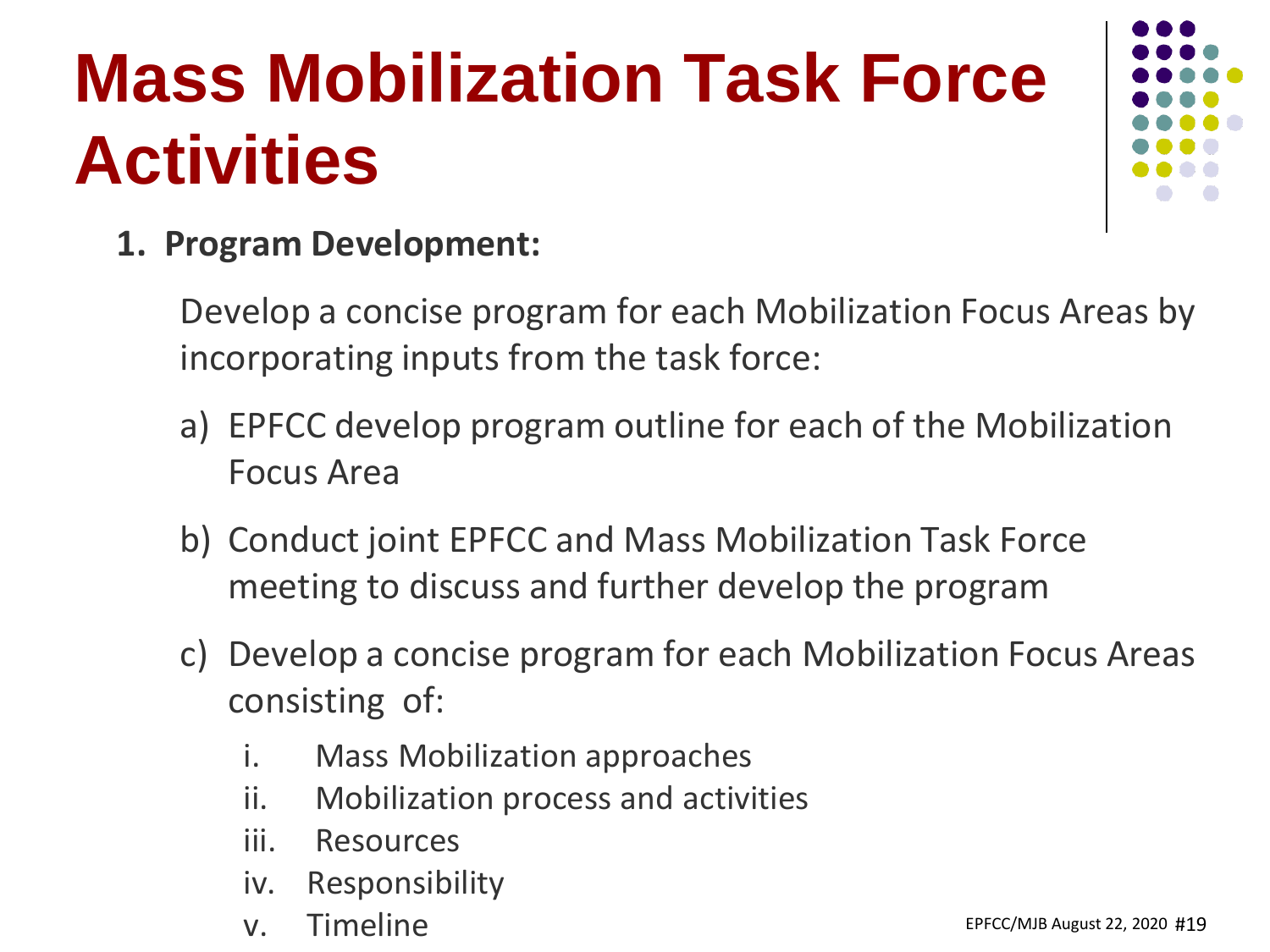### **Mass Mobilization Task Force Activities**



#### **2. External Outreach:**

Identify and outreach key Eritrean opposition movements and other civic, religious and humanitarian groups; and facilitate coordination with these entities to collectively and actively engage them in support of the prodemocracy mass mobilization objectives and program. Integrate these key support groups into the appropriate Mobilization Focus Areas.

- a) Yakil Movements: (Bayto Yakil USA, …)
- b) Eritrean women, youth, religious, and other professional groups outside the country
- c) Religious, military, women and other groups in Eritrea
- d) International Prodemocracy Groups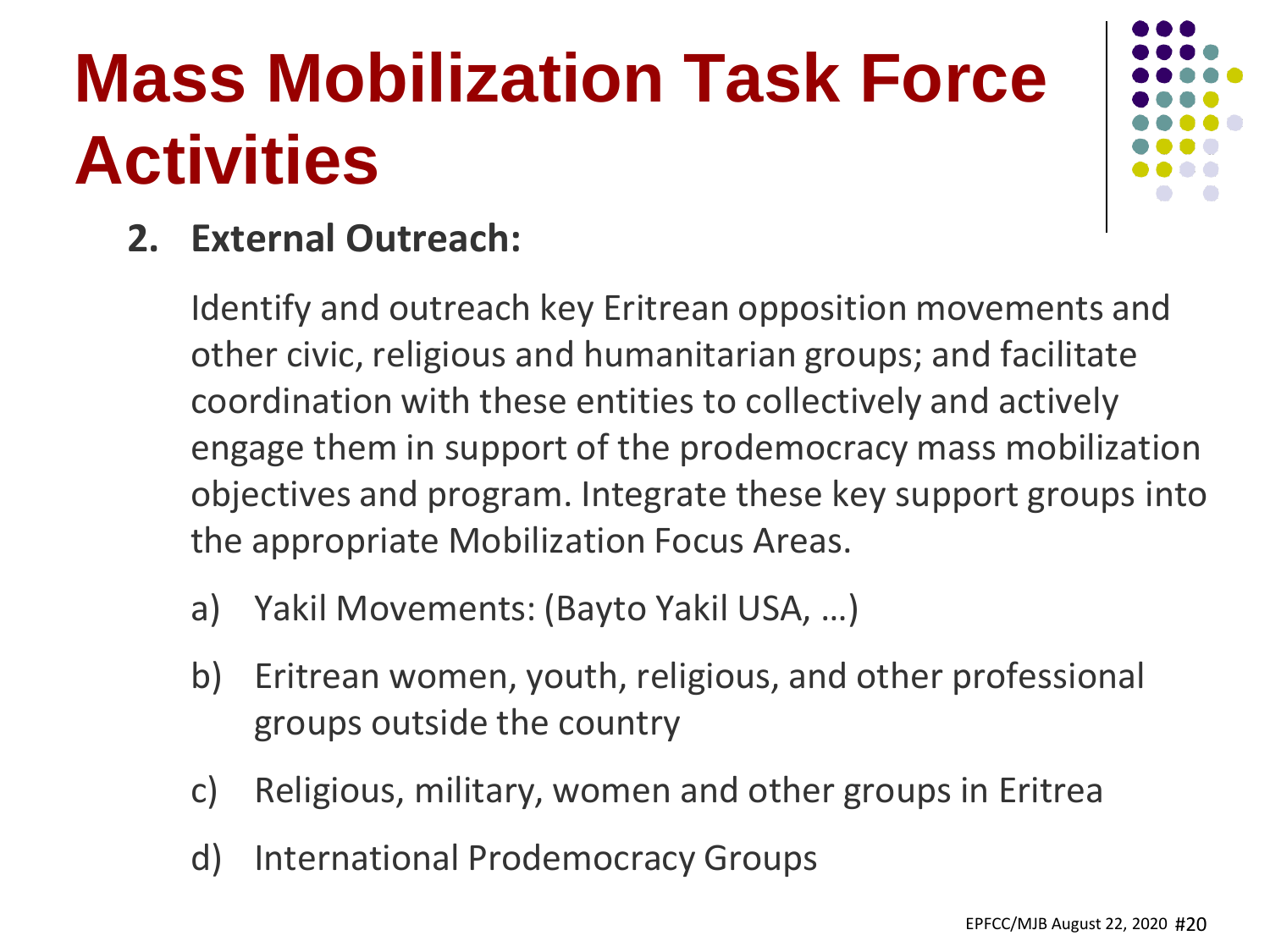#### **Mass Mobilization Task Force Activities**



**3. Conduct Mass Mobilization Activities:**

Organize and reach out to the Eritrean political force's members and other non-political forces. Organize the proper mass mobilization activities to promote prodemocracy opposition groups' mobilization program goals and implement impactful activities in the following Mobilization Focus Areas with the associated priority (P1 to P5, P1 being the highest):

- a) EPF Member Mobilization (P1)
- b) Coordinated Actions with other Eritrean Opposition Movements (P2)
- c) Initiate Mass Movements in Eritrea (P2)
- d) Initiate Coordinated Activities with other International Prodemocracy Movements (P3)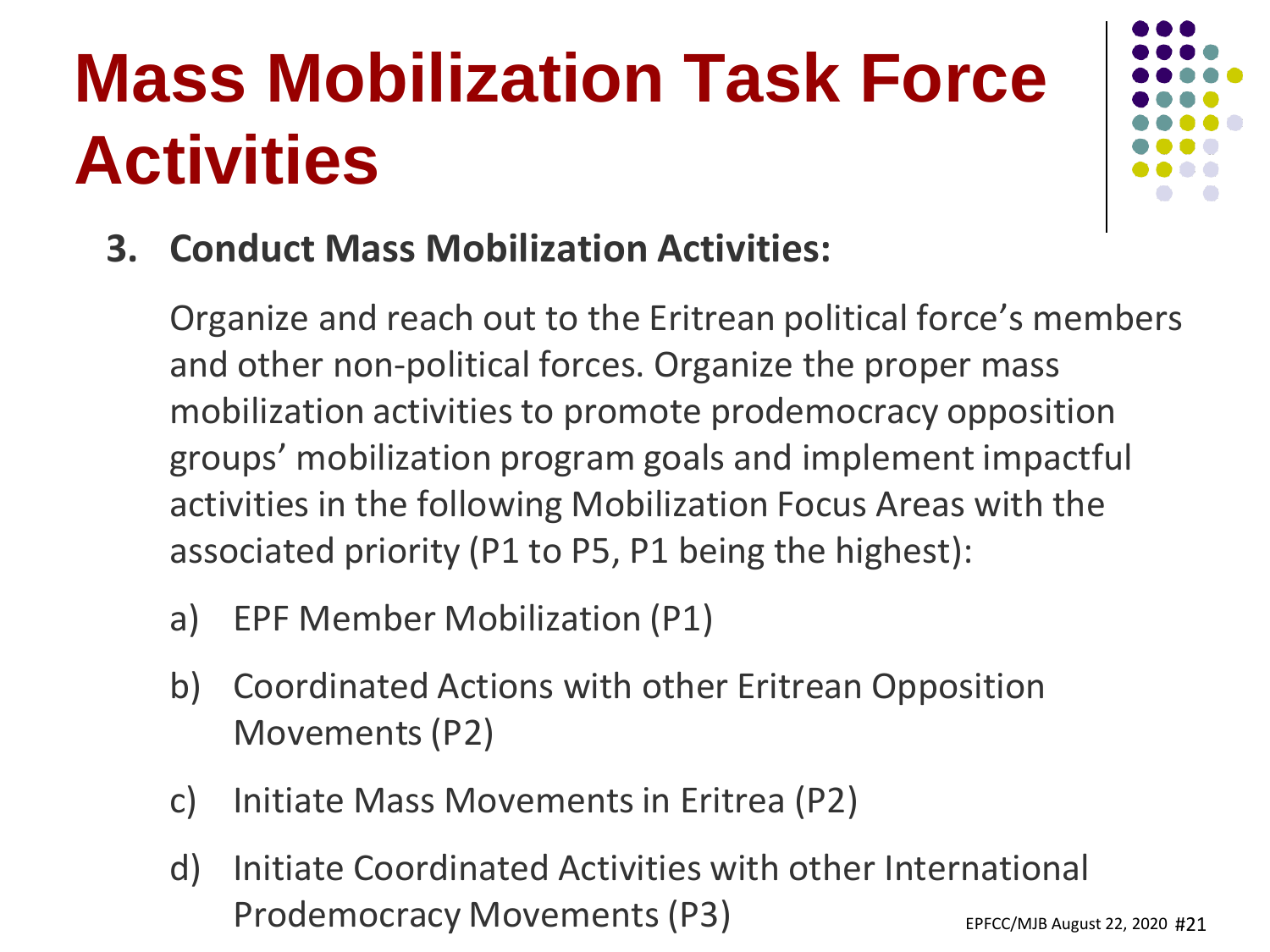# Eritrean Political Forces Mass Eritrean Political Forces Mass Force Mobilization Task Force **Jask** Mobilization

#### **Mass Mobilization TF Activities**

#### **3. Conduct Mass Mobilization Activities:**

| <b>Group 1: Political Forces</b><br><b>Members (P1)</b>   | • Membership Drives<br><b>Seminars and Conferences</b><br>$\bullet$ Paltalks                                         |  |
|-----------------------------------------------------------|----------------------------------------------------------------------------------------------------------------------|--|
| <b>Group 2: Other Opposition</b><br><b>Movements (P2)</b> | • Yiakil Movements, Niklo Adetat<br>• Civic Organizations<br>• Humanitarian Organizations<br><b>Religious Groups</b> |  |
| <b>Group 3: Movements in</b><br>Eritrea (P2)              | • Youth/Women Groups<br>• Religious Groups<br><b>Military/Security Groups</b>                                        |  |
| <b>Group 4: International</b><br><b>Movements (P3)</b>    | • Neighboring States<br>• Regional Groups<br><b>Other Prodemocracy Groups</b>                                        |  |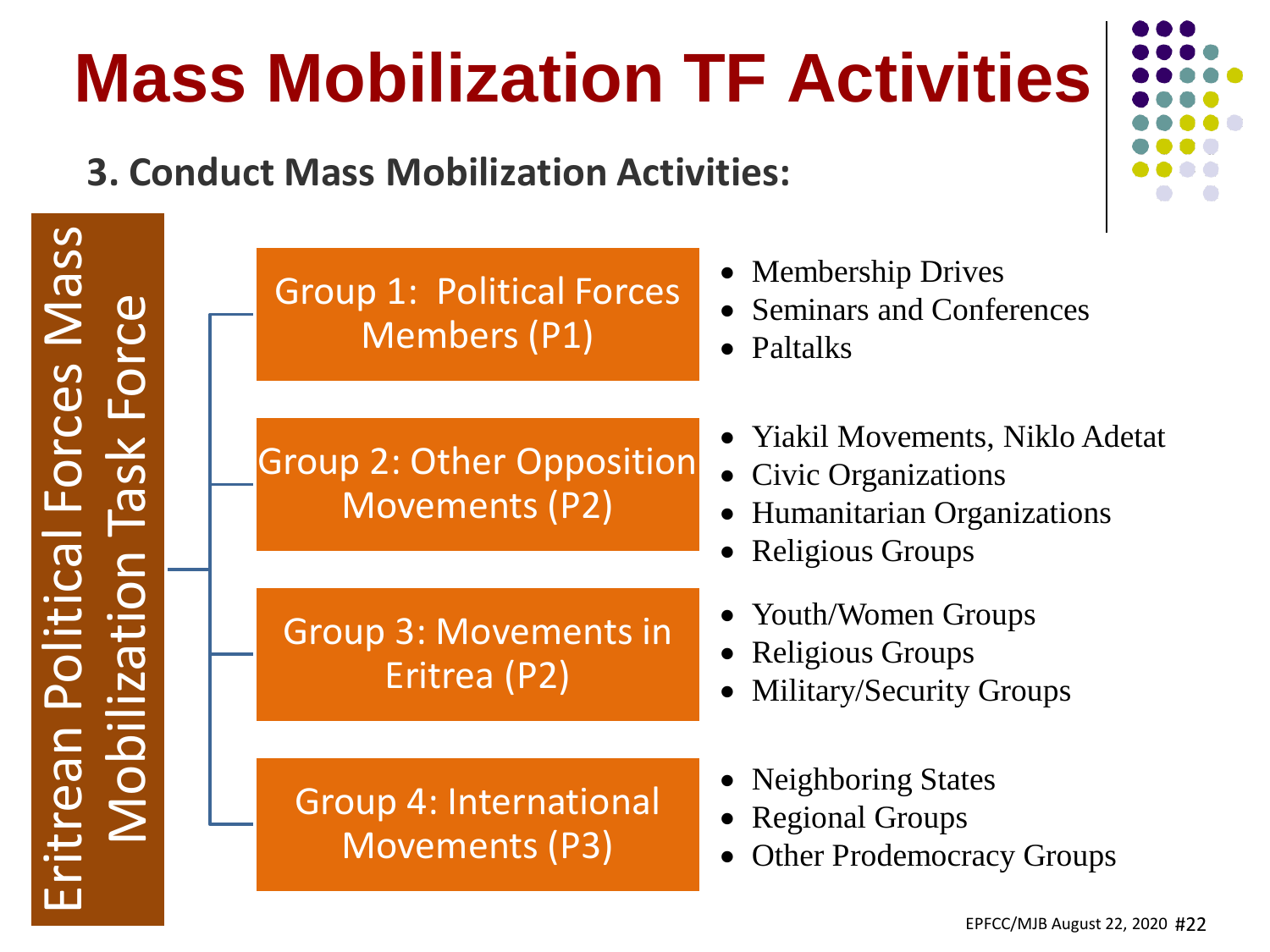#### **Meeting Agenda جدول أعمال االجتماع /** ኣጀንዳ ኣኸባ ናይ

- 1. Introduction / መእተዊ / **المقدمة**
- 2. EPFCC Work Plan Overview ናይ ኣወሃሃዲት ሽማግለ መደብ ስራሕ ሓፈሻዊ መግለጺ **نظرة عامة على خطة عمل لجنة التنسيق**
- 3. Media Task Force Objectives & Activities ናይ ዜና (ምድያ) ሓይሊ ዕማም ሽቶን ስራሕን **أهداف وأنشطة فريق العمل اإلعالمي**
- 4. Mass Mobilization Task Force Objectives & Activities ናይ ህዝባዊ ምልዕዓል ሓይሊ ዕማም ሽቶን ስራሕን **أهداف وأنشطة فريق عمل التعبئة الجماهيرية**
- 5. Selection of Task Force Facilitators **اختيار ميسري فريق العمل** / ዕማም ሓይሊ ኣካየድቲ ምምራጽ
- 6. Action Items/ተግባረ ነጥብታት/**العمل خطوات**
- 7. Next Meeting/ሳዓቢ ኣኸባ/**القادم االجتماع**
- 8. Adjourn/ኣኸባ ምፍዳስ/**الجلسة ختام**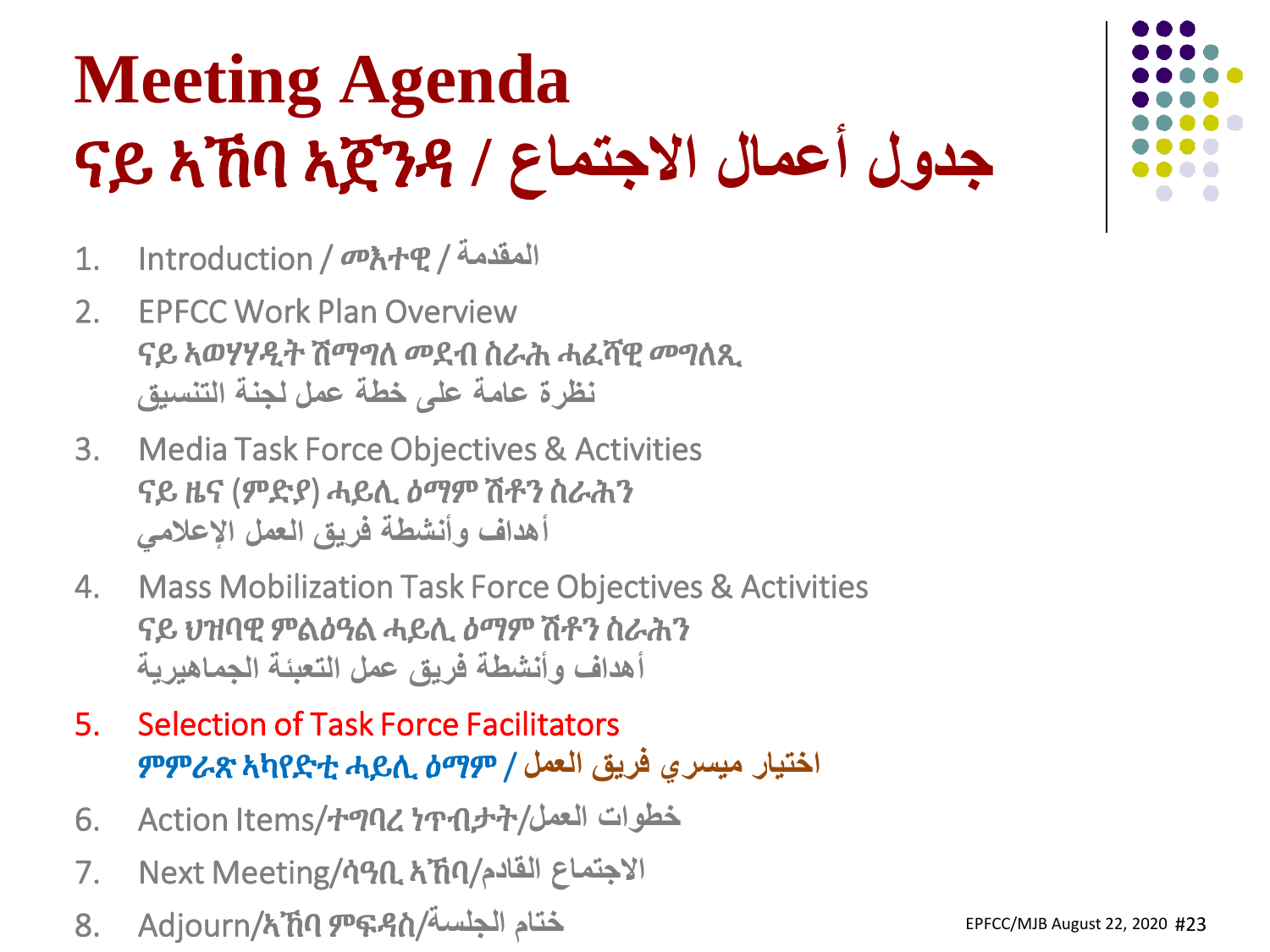## **Mass Mobilization Task Force Organization**



|                | <b>Political</b><br><b>Forces</b> | <b>Name</b>                  |
|----------------|-----------------------------------|------------------------------|
| 1              | <b>ENFCC</b>                      | Haj Abdelnur Haj             |
| $\overline{2}$ |                                   | Mengesteab Asmerom           |
| 3              | <b>ENCDC</b>                      | <b>Idris Nuru</b>            |
| 4              |                                   | <b>Germay Tekie</b>          |
| 5              | <b>ENF</b>                        |                              |
| 6              |                                   |                              |
| 7              | <b>EPDP</b>                       | Tiebe Tekie                  |
| 8              |                                   | <b>Gebrehiwet Melles</b>     |
| 9              | <b>UDC</b>                        | <b>Berhane Ghebrekristos</b> |
| 10             |                                   | Desbele Ghebrehiwet          |
| 11             | UEJ                               | <b>Hyelom Danial</b>         |
| 12             |                                   | Eyob Yemane Weldegebriel     |

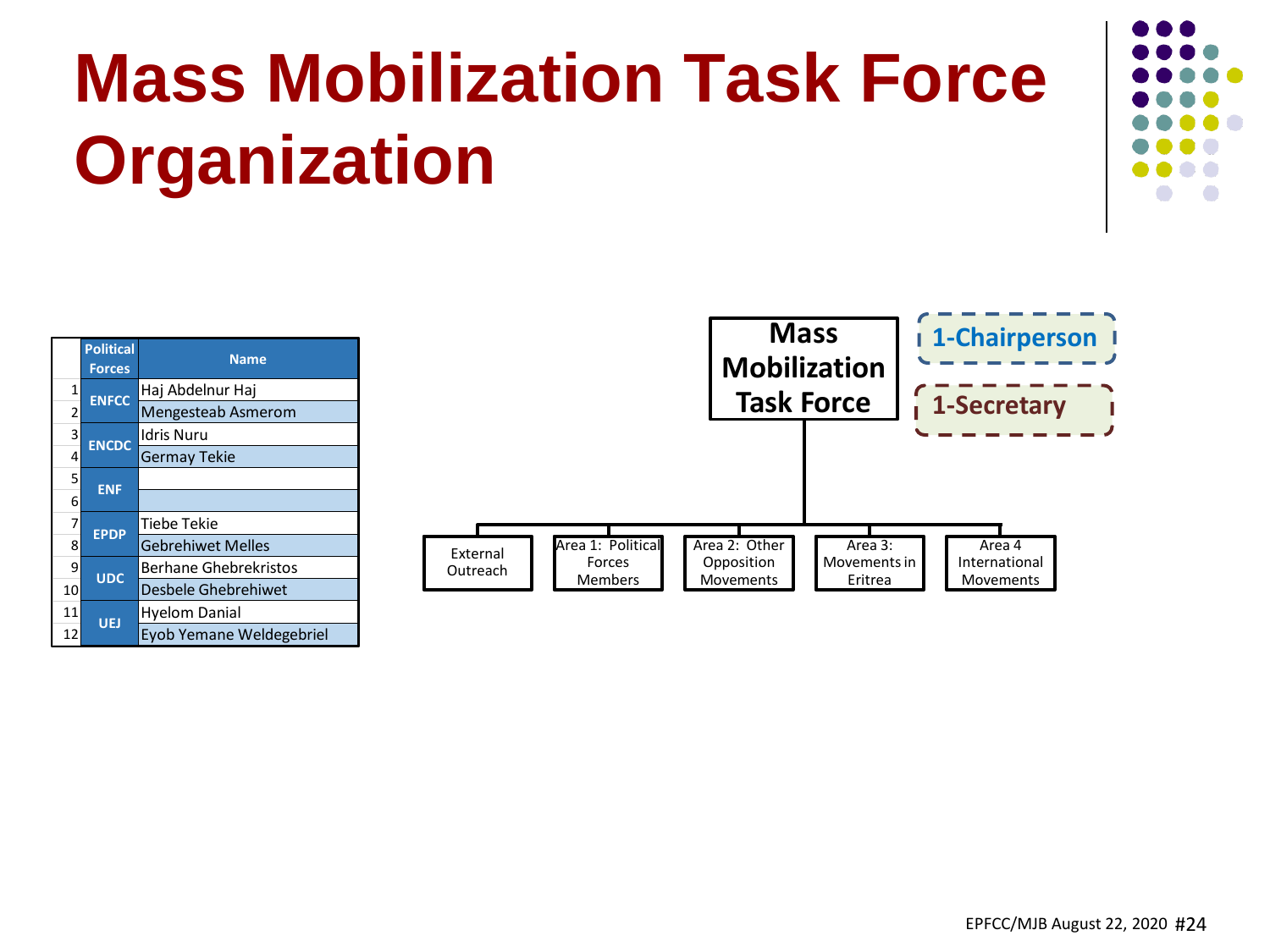#### **Task Force Formation Work Activities**

- 
- **1. EPFCC has a kickoff meeting with the task force and provide Task Force program outline**
- **2. Task Force meet to Select Facilitators (Chairperson and Secretary)**
- **3. Task Force conduct meetings to further develop the task force work plan/program:**
	- a) Provide detailed work activities, assignment of responsibilities, and schedule.
	- b) Identify priority areas with tangible outcomes occurring within the following six months.
	- c) Provide two program options: Option 1- Zero-Budget Plan; and Option 2 Sufficient-Budget Plan (also providing detailed budget)
	- d) Provide a draft program within three weeks after the formation of the task force
	- e) Plan for a follow-up meeting with EPFCC within a month of the formation of the task force.
- EPFCC/MJB August 22, 2020 #25 **4. Task Force chairperson plan to supply monthly progress report to the EPFCC by the end of each month.**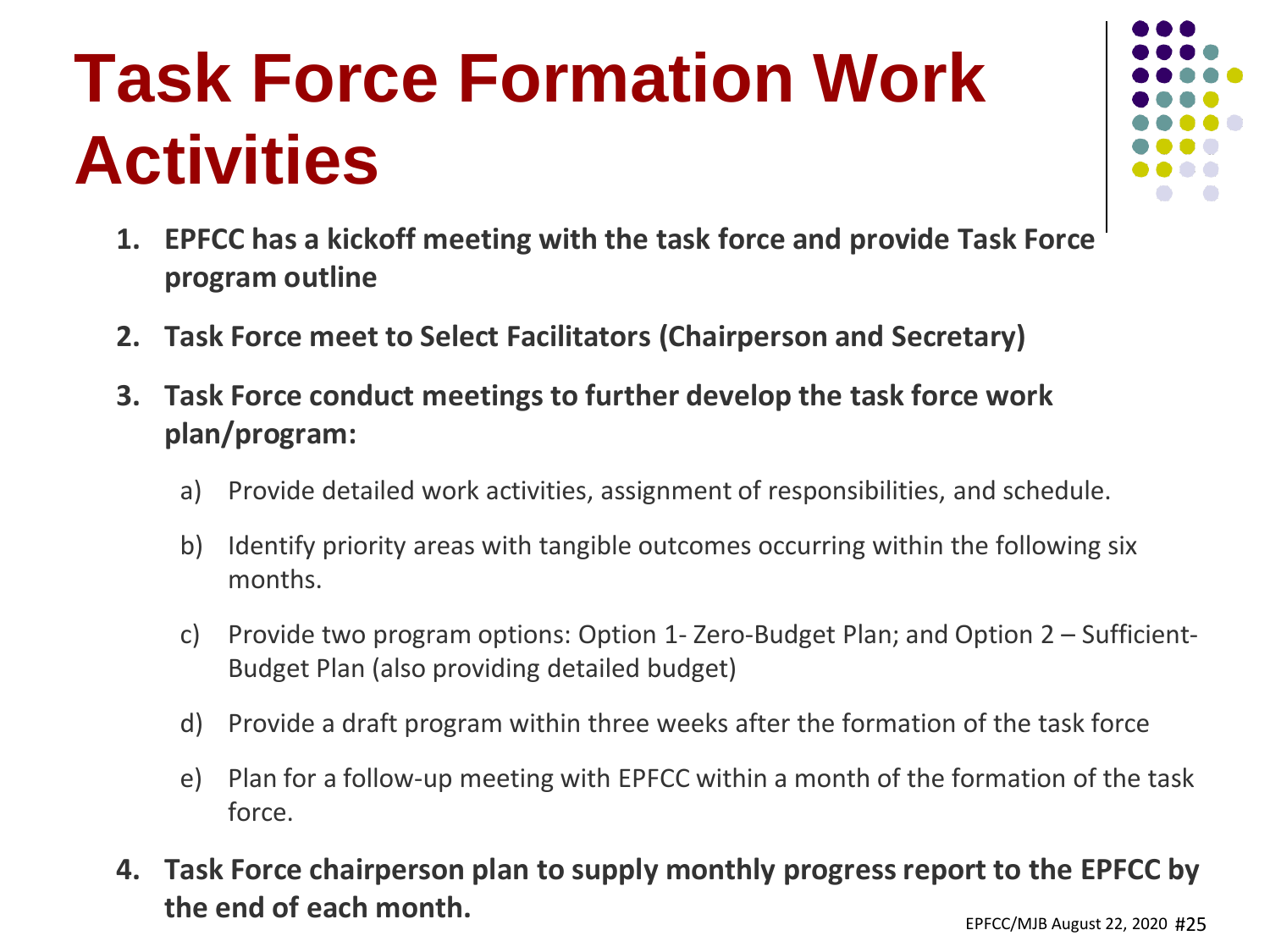#### **Meeting Agenda جدول أعمال االجتماع /** ኣጀንዳ ኣኸባ ናይ

- 1. Introduction / መእተዊ / **المقدمة**
- 2. EPFCC Work Plan Overview ናይ ኣወሃሃዲት ሽማግለ መደብ ስራሕ ሓፈሻዊ መግለጺ **نظرة عامة على خطة عمل لجنة التنسيق**
- 3. Media Task Force Objectives & Activities ናይ ዜና (ምድያ) ሓይሊ ዕማም ሽቶን ስራሕን **أهداف وأنشطة فريق العمل اإلعالمي**
- 4. Mass Mobilization Task Force Objectives & Activities ናይ ህዝባዊ ምልዕዓል ሓይሊ ዕማም ሽቶን ስራሕን **أهداف وأنشطة فريق عمل التعبئة الجماهيرية**
- 5. Selection of Task Force Facilitators **اختيار ميسري فريق العمل** / ዕማም ሓይሊ ኣካየድቲ ምምራጽ
- 6. Action Items/ተግባረ ነጥብታት/**العمل خطوات**
- 7. Next Meeting/ሳዓቢ ኣኸባ/**القادم االجتماع**
- 8. Adjourn/ኣኸባ ምፍዳስ/**الجلسة ختام**